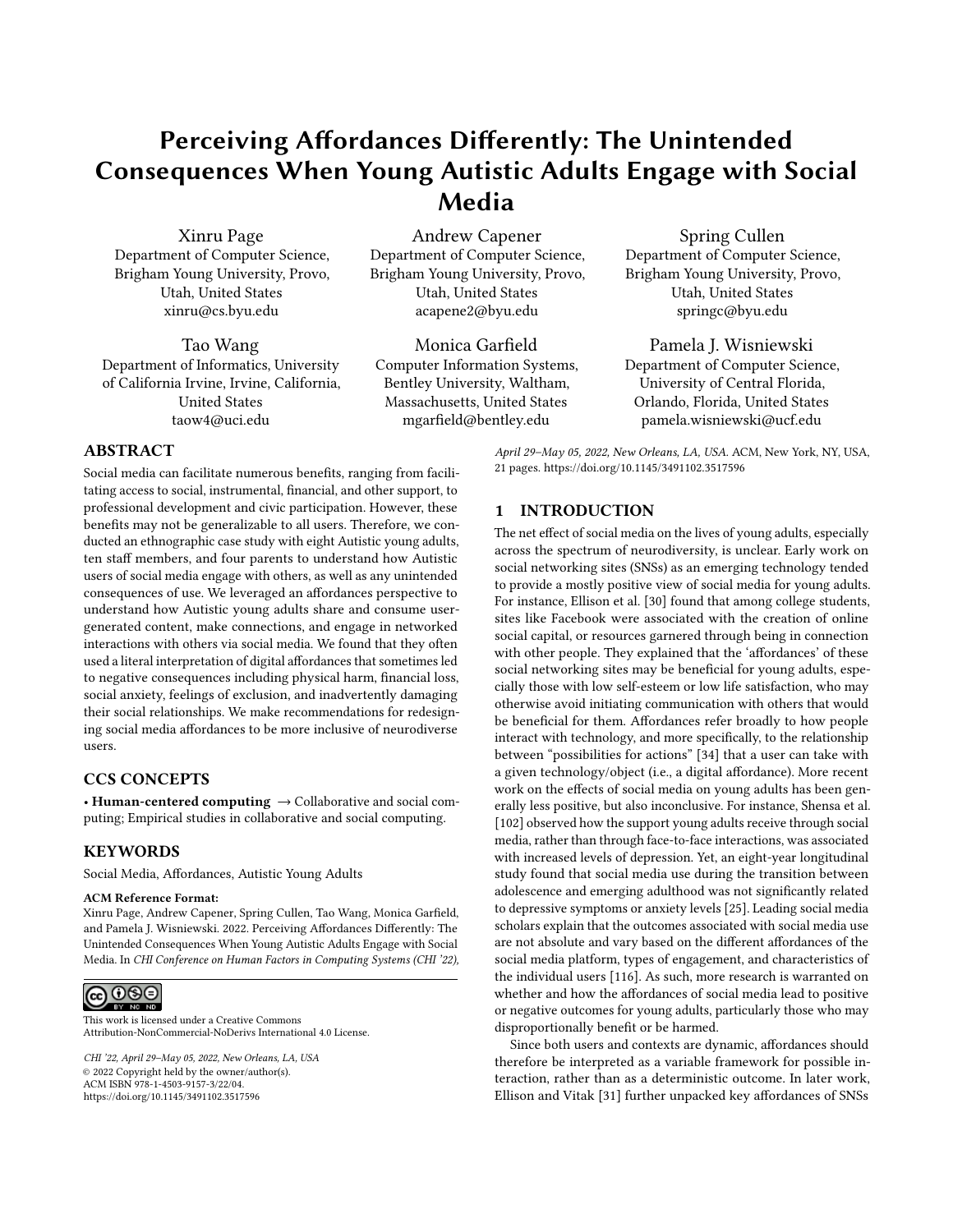(now more commonly framed as "social media") that support the process of building social capital. Examples of digital affordances include the persistence and searchability of content, the existence of a user profile, the ability to share information through status updates, or the possibility of making new connections through 'friending' other users on these platforms. They explain that these digital affordances can help users form new and maintain existing relationships that may provide tangible resources, information, and emotional support. Yet, 'may,' is the operative word when examining the relationship between social media affordances and outcomes for young adults as these actions and outcomes are not always aligned as they were possibly intended. Therefore, we are particularly interested in understanding how the affordances of social media can potentially benefit or harm Autistic<sup>[1](#page-1-0)</sup> young adults. For instance, early work by Mazurek [\[75\]](#page-19-1) studied social media use of adults with Autism and found that those who used SNSs reported having more close friends, but this use did not reduce their self-reported levels of loneliness. Compared to the general population, people with Autism report higher levels of loneliness [\[7,](#page-17-0) [11\]](#page-17-1) and more restricted networks of friends, which results in lower satisfaction within their interpersonal relationships [\[1\]](#page-17-2). Thus, the affordances of social media may present a unique opportunity for helping Autistic young adults overcome some of the challenges they face when developing social relationships with others. Since social media's affordances (e.g., Facebook's prompt asking, "What's on your mind?" which explicitly encourages users to share their thoughts with their friends) reduce the need for interpreting nonverbal cues and picking up on implicit social norms, conceivably, social media could be a medium that puts neurotypical users and those on the spectrum on a more uniform playing field for social interaction [\[82\]](#page-19-2). Thus, we pose the following over-arching research questions:

RQ1: How do Autistic young adults interpret and use the primary affordances of social media?

RQ2: What are some of the benefits and unintended consequences when they interpret these affordances differently than what is considered 'neurotypical?'

RQ3: How might we redesign the affordances of social media so that they are more accessible to neurodiverse audiences?

To answer these research questions, we partnered with two community organizations that offer day programs for Autistic adults to develop social skills and for job training and preparation. We conducted ethnographic field work at these sites and interviewed eight young Autistic adults enrolled in these programs, as well as ten staff members, and four parents of these young Autistic adults. Our participants (i.e., Autistic young adults) were individuals who were verbal but had significant support needs (requiring level 2 support [\[34\]](#page-18-1)), for which most of their parents still acted as their legal guardians into adulthood. All of our participants were social media users to some extent, with most referencing their experiences with using Facebook. Through field observation and interviews with Autistic adults, parents, and caretakers, this paper presents a list of

challenges for Autistic adults to interact with social media using social media's affordances as a framework.

This work surfaces deep insights from our participants and their communities of support. Overall, we found that our participants frequently engaged with the digital affordances of social media (i.e., sharing and consuming user-generated content, making connections with others, and networked interactions) in ways that increased their social interactions with others. However, they often interpreted these affordances literally (i.e., "should" rather than "could"), which sometimes made others uncomfortable or left them vulnerable to risk. For instance, prompts to share often led to oversharing. Explicit labels, such as connecting with 'friends,' caused confusion when people they interacted with did not play that role. Status visibility of their connections being "available" sometimes left our participants feeling anxious and confused as to why their bids for connection online were being ignored when they messaged others who showed as online. Literal interpretation of social media affordances led to detrimental or unintended consequences, such as inadvertently damaging their relationships with others (e.g., being accused of stalking), suffering paralyzing anxiety when they could not understand others' (non) response to their messages, financial loss, as well more serious consequences of physical and sexual abuse. We unpack how our participants' differing perceptions of social media affordances as explicit ways to engage, rather than possibilities for potential action, caused unnecessary stress and led others to hold negative perceptions of these Autistic young adults.

Given the prominence of social media use for a large portion of the population around the world, obtaining design knowledge to improve its inclusivity is critical and timely. Our findings highlight the need to design social media with neurodiversity in mind. By showing how differently perceived affordances have great consequences for subsequent use, particularly for Autistic users, we present a novel approach towards inclusive design. The benefits of connecting with others through social media could potentially address the major gap in social, financial, and physical well-being of Autistic young adults. However, the current drawbacks of using social media can be severe and sometimes do more harm than good. We provide suggestions for designing to support Autistic users and make recommendations for how to consider neurodiversity by design. By recognizing how Autistic individuals perceive the affordances of social media differently, we as a community can work towards more inclusive design so that social media can become a tool for positive influence in neurodiverse users' lives.

# 2 THEORETICAL FRAMEWORK OF AFFORDANCES

We utilize an affordance perspective to understand how users perceive the capabilities enabled by social media [\[34\]](#page-18-1). Affordances refer to how an object/platform can be used (a.k.a., the actions that are supported) in a given environment [\[43,](#page-18-4) [82\]](#page-19-2). Much of the earlier literature on affordances in the field of human-computer interaction emphasized designing products and platforms to convey affordances that are universally understood in order to increase usability for a wider audience [\[83\]](#page-19-3). This literature often focused on how to design digital interfaces to convey its affordances to the user such as making a button look like a 3D button does in the

<span id="page-1-0"></span> $^{\rm 1}{\rm We}$  choose to use the term "Autistic" given the identity preference of the Autistic community. However, when citing original sources, we use person first language, if used in their works. Nonetheless, we refrain from labeling Autism as a disorder, rather than a form of neurodiversity.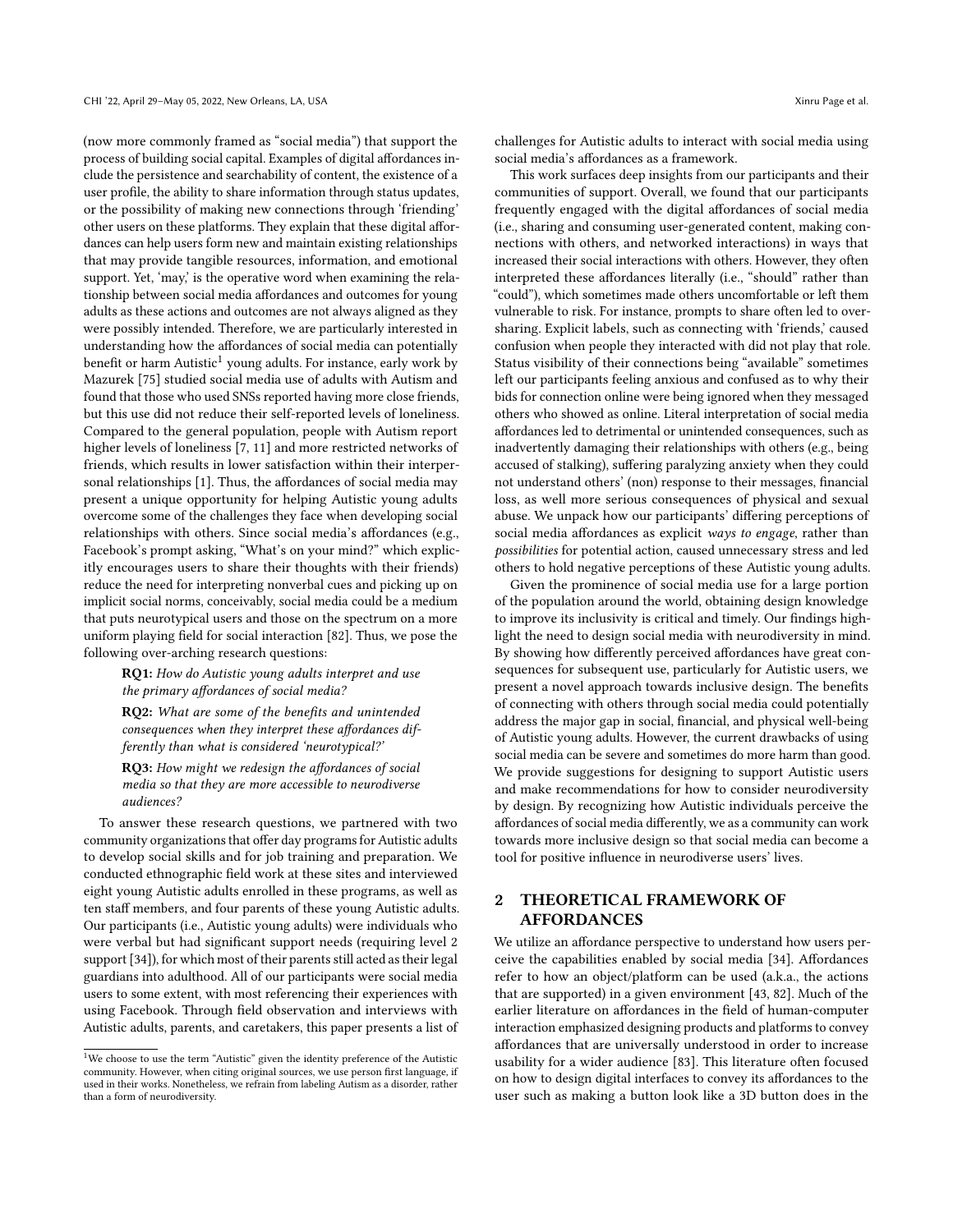offline world in order to convey to the user that it can be pressed. However, the broader scholarship emphasizes how an affordance is a relational property since different people may have different abilities; thus, perceiving how a system could be used in different ways [\[43,](#page-18-4) [44\]](#page-18-5). For example, a door handle can be grasped and pulled by someone strong enough; however, for a baby who has not yet developed the strength or stature to open a door, a door handle may more readily afford the ability to pull oneself up from a crawling to a standing position. Uncovering users' differing perspectives of affordances of a given system allows us to understand the unique problems that can arise for diverse users. Thus, we draw on this theoretical perspective of affordances and investigate how our participants perceived affordances of social media, which in turn strongly shaped how they used it.

Scholars have investigated the impact of a myriad of social media affordances on social phenomena, including social capital [\[32\]](#page-18-6), knowledge sharing [\[72\]](#page-19-4), and privacy [\[118\]](#page-20-2). For instance, Page et al.'s recent work on how different users perceive the same social media privacy feature (e.g., unfriending, untagging, deleting a post) as either pragmatic tool versus a relational hindrance significantly impacted whether and how they used these privacy features in practice [\[84\]](#page-19-5). Those who were concerned that enacting privacy boundaries would harm their relationships were less likely to use these privacy features than those who utilized the privacy features to accomplish a specific task (e.g., removing useless content from their social media feeds). This demonstrates how the same technological feature can offer different affordances for different users. In fact, this example illustrates how technologies are far from neutral tools and affordances can instead "request, demand, allow, encourage, or refuse the user from taking certain actions under different circumstances and contexts" [\[59\]](#page-18-7). As such, we focus on a subset of key social media affordances that have been shown to shape a diverse range of social activities. While there are many affordances of social media, there are a key subset of core affordances that align with Boyd, Ellison, and their colleague's foundational definition of SNSs (e.g., a public or semi-public profile, explicit way to connect with others, and a means of traversing this connection-based network [\[15,](#page-17-3) [29,](#page-18-8) [32\]](#page-18-6)) that delineates these platforms from other forms of online media: 1) Consuming User-Generated Content, 2) Sharing User-Generated Content, 3) Connecting with Others, and 4) Networked Interactions.

### 2.1 Sharing User-Generated Content

First and foremost, SNSs afford users the ability to produce and share a range of user-generated content (e.g., text-based status updates, photos, video, media) and share it on their profile and/or newsfeeds [\[15,](#page-17-3) [29,](#page-18-8) [32,](#page-18-6) [51,](#page-18-9) [53,](#page-18-10) [69\]](#page-19-6). Ellison and Vitak note that this affordance is commonly used to share opinions, knowledge, and/or information in an efficient, one-to-many way [\[32\]](#page-18-6). The post, share, reshare, and tag features are all examples of how SNSs facilitate unfettered sharing. De Wolf refers to this affordance as shareability which is key to consider in teen's privacy management practices on social media [\[82\]](#page-19-2). Scholars have also focused on more specific sharing affordances. Leonardi & Vaast explain how the affordance of broadcasting user-generated content establishes common ground for forming communities and democratic participation, but also

leads to an attention economy since observers are limited in their processing capacity [\[65\]](#page-19-7).

Many scholars have studied what people share on social media platforms and how they choose to share various user-generated content. Individuals can share a variety of information from political to interest-based content, but self-disclosures have been a topic of particular focus in the literature [\[121\]](#page-20-3), especially with regards to privacy [\[41\]](#page-18-11). Much work focuses on self-disclosure, self-presentation, and impression management [\[62,](#page-18-12) [121\]](#page-20-3), often drawing on Goffman's conceptualization of self-presentation as a performance for a given audience. Social media can interfere with one's ability to present a certain way to certain people, by combining multiple audiences who see the same performance (a.k.a., context collapse), or by unwittingly revealing what should have been a backstage performance not meant to be seen by the audience [\[46,](#page-18-13) [62,](#page-18-12) [80,](#page-19-8) [119\]](#page-20-4). Indeed, scholars have observed that audience size and diversity do impact what people share [\[117\]](#page-20-5). Moreover, social media users tend to share more positive and negative emotions when they have smaller and denser friend networks on social media [\[16\]](#page-17-4).

Devito et al. emphasizes how having multiple social media platforms allows someone to present themselves differently on each platform and thus have multiple self-presentations [\[28\]](#page-18-14). Other scholars have uncovered how some people maintain this separation between their different roles by creating multiple accounts on the same platform [\[110\]](#page-20-6). These different techniques are attempts to control the audience of the user's posts and avoid context collapse [\[74\]](#page-19-9) where different audiences are all able to see the same content. Much research identifies how people usually do not understand who is actually viewing their content and typically have a certain audience in mind (e.g., family, potential dog sitters) when they share on social media, even though technically the post is reaching a much broader audience [\[3,](#page-17-5) [67,](#page-19-10) [68\]](#page-19-11). As a result, users often modify their sharing practices in an attempt to reconstruct the boundaries that typically exist in offline sharing [\[118\]](#page-20-2). Sometimes this might consist of self-censorship or only disclosing information that would be appropriate for the lowest common denominator in such a diverse audience or other times it may involve using privacy features to adjust who sees the post [\[117\]](#page-20-5).

### 2.2 Consuming User-Generated Content

While more passive than creating and sharing user-generated content, social media also promotes the ability to consume various forms of user-generated content [\[15\]](#page-17-3). For instance, seeing content in one's feed or on another's profile provides a wealth of consumable information [\[29\]](#page-18-8). This affordance is widely used for staying updated on people, news, acquiring knowledge, and finding information [\[32,](#page-18-6) [57\]](#page-18-15). Kim & Ellison explain how the social media affordance of observing can even lead to increased offline political participation [\[59\]](#page-18-7). On the other hand, Leonardi and Vaast warn how such social transparency can lead to increased herding and decreased privacy as people can see so much information about others [\[65\]](#page-19-7). Fox & Moreland point to how the affordances of visibility and accessibility of content enables people to monitor others' activity without their awareness and to do so from almost anywhere and anytime [\[37\]](#page-18-16). Much scholarship has also focused on a specific type of consuming, triggered attending, where an algorithmic trigger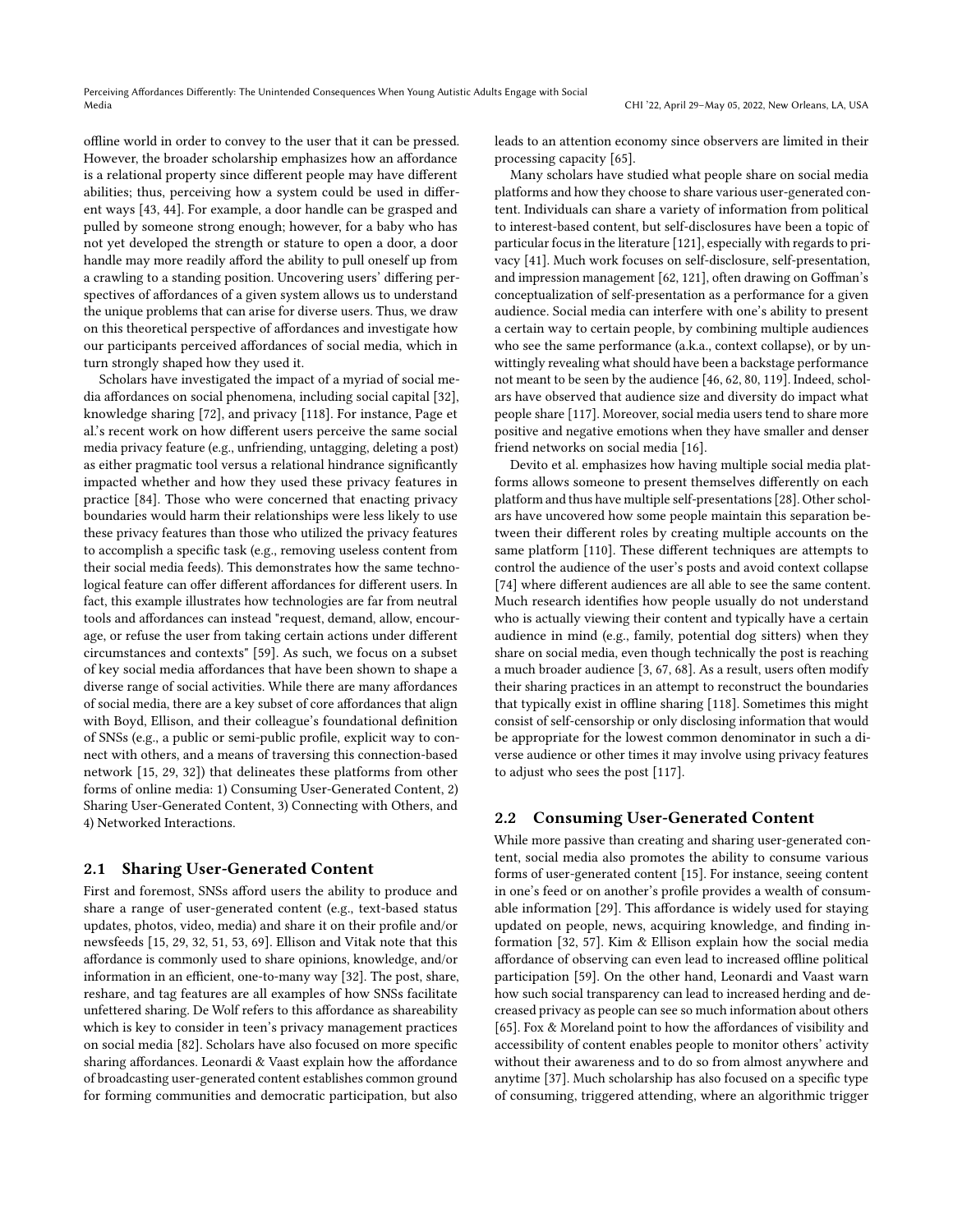will alert the user to content for them to consume [\[82\]](#page-19-2). This can notify users of comments and reactions to their posts or bring their attention to content that might be interesting or relevant. While this type of consumption helps focus the user's attention, it can also lead to consuming content without historical context and with little socialization to the communicative norms of an online community [\[72\]](#page-19-4).

Research has also focused on understanding how and why people consume information. Burke et al. find that directed messages from friends increases social capital [\[17\]](#page-17-6). They also show that while passively consuming broadcast information does not increase social capital, it does help those with lower social fluency get value from their social connections. Other research has investigated echo chambers where the user is exposed only to a certain point of view and whether this normalizes those views for the user [\[27,](#page-18-17) [40\]](#page-18-18). Still other scholars point out how social media is akin to "leaky pipes" where knowledge sharing can be supported because information can be seen by more than the people to which the post was originally directed [\[64\]](#page-18-19). This affordance of social media is best exposed by the "threads" or "feeds" that social media platforms employ. Finally, social media often is designed to supply endless amounts of content for users to consume. This includes photos, videos, text posts, and interest-based content, as well as content from network connections. Features such as infinite scroll have proven to be extremely effective in accomplishing this intended affordance [\[58\]](#page-18-20).

### 2.3 Connecting with Others

Connecting with others is integral to boyd and Ellison's canonical definition of SNSs. They and many scholars focus on how social media is a way to connect [\[15\]](#page-17-3), often with a diverse range of people with whom one would not ordinarily be able to encounter [\[26,](#page-18-21) [65,](#page-19-7) [101,](#page-19-12) [113,](#page-20-7) [114\]](#page-20-8). They explicitly call out the ability to add people to one's Friend list and the Followers lists as affording connections. Indeed, researchers emphasize that the ability to connect is one of the most influential affordances of social networking sites [\[113,](#page-20-7) [115\]](#page-20-9). Thus, features relevant to making and breaking connections include initiating/accepting/rejecting friend or follower requests, as well as unfriending/blocking people. The literature has coined many terms to describe the affordance of connecting such as networked-informed associating [\[72\]](#page-19-4), network articulation [\[65\]](#page-19-7), association [\[59,](#page-18-7) [113,](#page-20-7) [114\]](#page-20-8), and connectivity [\[37\]](#page-18-16). Features such as "People You May Know" on Facebook and Instagram also encourage users to form new connections [\[82\]](#page-19-2). Additionally, there are ways to view one's connection count, track the number of connections as analytics, and view each current connection. However, these connections are characterized by network translucence – while the networked connections between people can be observed, there is no indication about why the connection exists or the strength and nature of the tie [\[65\]](#page-19-7). Thus, there can be issues of people being influenced by, e.g., those labeled as friends of their Facebook friends, but based on faulty assumptions about the nature of the relationship [\[72,](#page-19-4) [115\]](#page-20-9).

Commonly this affordance is used for relationship maintenance, to reconnect with people, to keep in touch with individuals that one knows from different life spheres (e.g., colleagues, family, acquaintances, high school classmates) or to connect with others

who have similar interests or who might provide social capital [\[32\]](#page-18-6). Research has shown that for those in minority groups associating with similar others can increase a sense of belonging [\[37,](#page-18-16) [82\]](#page-19-2). Social media have become networked publics that afford the ability for people to be connected in a virtual space even though they are physically disperse [\[14\]](#page-17-7). Wellman and Rainie introduce the concept of networked individualism and explain how social media enables its users to reach a much wider range of weak ties as well as strong ties [\[91\]](#page-19-13). Indeed, scholars point out how we now are going beyond the observed offline maximum number of relationships that a person can maintain (a.k.a., historically Dunbar's number, 150, marks the upper bounds on the number of relationships a person can maintain at once), to social media where people can be connected to thousands [\[109\]](#page-20-10). However, scholars continue to investigate the nature of those relationships and the quality of those relationships [\[90\]](#page-19-14).

## 2.4 Networked Interactions

While sharing and consuming user-generated content are unidirectional affordances that focus on just sharing or just consuming, many social media scholars have emphasized the importance of the bidirectional affordance of networked interactions. Being able to react to or expand on someone's content allows people to make an exchange and maintain an ongoing narrative. Boyd and Ellison specifically point out how comments and private messaging enable interaction between users [\[15\]](#page-17-3). Kane et al. further include one-click reactions such as "Likes" as a common way to react in their updated definition of modern social media networks [\[57\]](#page-18-15). Thus, features such as comments, direct or private messaging, and reactions such as likes or emojis afford interactions between users [\[16\]](#page-17-4). Some scholars focus on the importance of reacting to others' content, describing it as the affordance of metavoicing [\[72\]](#page-19-4) or giving social feedback [\[37\]](#page-18-16). Indeed, Lu & Hampton illustrate how social media increases perceived social support by enabling people to be aware of whether others are attentive to their posts [\[70\]](#page-19-15). This is in contrast to just sharing content with no insight into what others think or their reactions to the content.

The affordance of networked interactions is often used for topic discussions, online dating, support, collaboration, or requesting information, advice, or resources [\[32\]](#page-18-6). Scissors et al. emphasized the importance of receiving social affirmation through lightweight interactions, specifically the importance of receiving enough "Likes" which serve as a cue of social acceptance. This is even more important for those with lower self-esteem and higher levels of selfmonitoring [\[99\]](#page-19-16). Indeed, research has shown that people can develop relationships and build trust over time through online interactions, as well as become vulnerable to privacy infractions [\[88,](#page-19-17) [120\]](#page-20-11). Other research points to how the importance of these different types of interactions differ depending on the user's life stage and social environment [\[85\]](#page-19-18).

Scholars have also investigated the nature of how people interact on social media. Seo et al. emphasize how perceived social support can increase with frequent interaction and fast feedback [\[100\]](#page-19-19). Teevan et al. found that whether someone receives a response varies depending on how a question is asked [\[111\]](#page-20-12) and marketing research points out how the type of content is important for the level of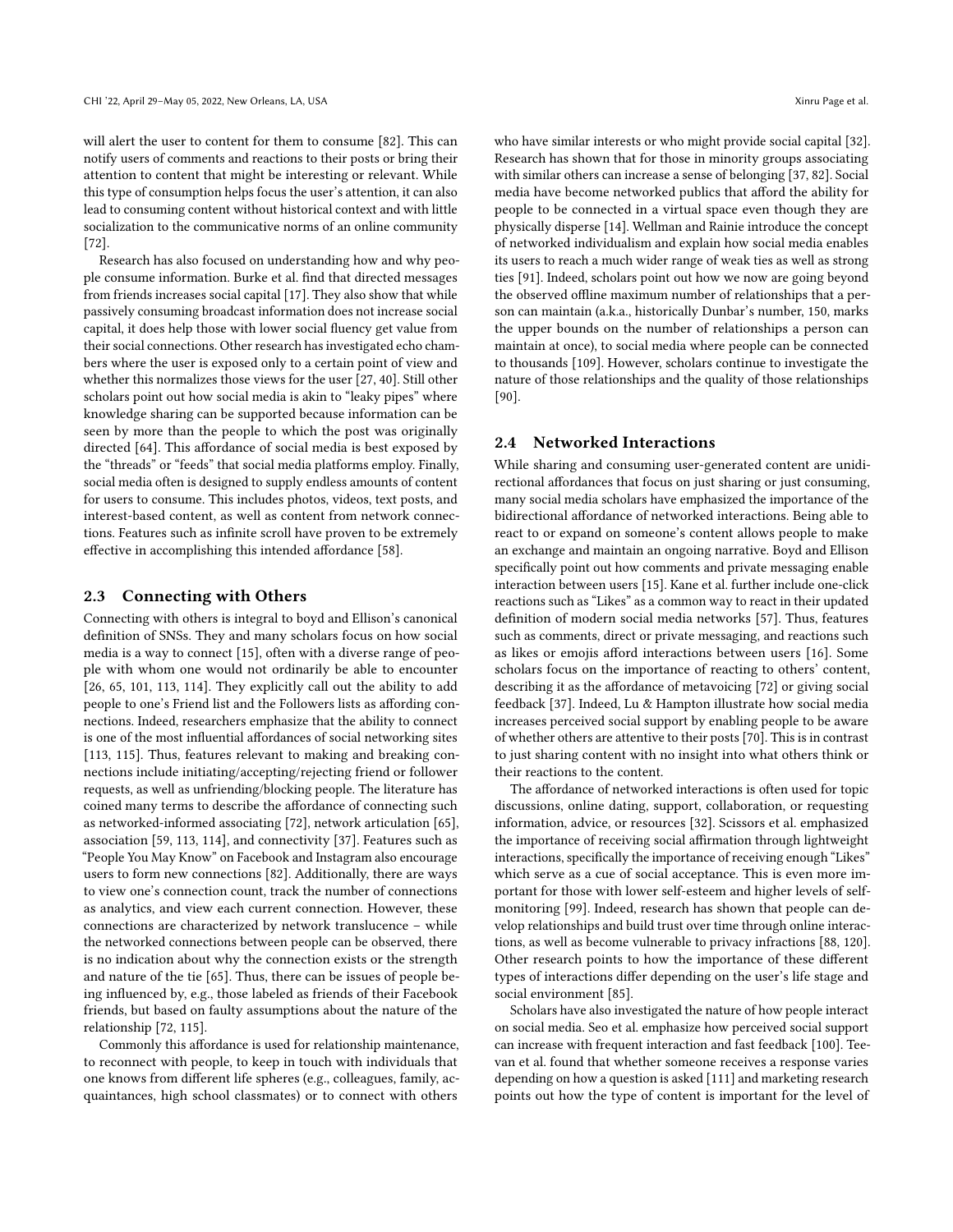<span id="page-4-0"></span>Perceiving Affordances Differently: The Unintended Consequences When Young Autistic Adults Engage with Social Media CHI '22, April 29–May 05, 2022, New Orleans, LA, USA

| Social Media Affordances              | Examples of Supporting Platform Features                         |
|---------------------------------------|------------------------------------------------------------------|
| <b>Sharing User-Generated Content</b> | Posting/Sharing to Timelines/Profiles                            |
| Consuming User-Generated Content      | Reading Newsfeeds, Following Hashtags or Special Interest Groups |
| Connecting with Others                | Friending, Unfriending, Blocking                                 |
| Networked Interactions                | Liking, Commenting, Chatting                                     |

#### Table 1: Social Media Affordances and Examples of Supporting Platform Features

engagement [\[63\]](#page-18-22). Burke & Develin observed how hearing about a friend's troubles on Facebook leads users to reply with more emotional and supportive comments. While networked interactions can be a way to create consensus and generate empathy, it can also lead to promoting inaccurate information or negative emotions through a bandwagon effect [\[72,](#page-19-4) [82\]](#page-19-2).

Table [1](#page-4-0) summarizes the key social media affordances examined within this paper and provides some examples of social media features that supports each of these affordances. While we acknowledge that many of these features and affordances share overlap and can be seen as reciprocal in nature, this framework was useful for surfacing the main themes that emerged from our data. Next, we review the literature on Autism and social media.

# 3 RELATED WORKS

Our research focuses on Autistic social media users. Thus, we first introduce Autism as a form of neurodiversity and then summarize the work that has been done in the area of Autism and social media.

### 3.1 Autism and Neurodiversity

Similar to other neurological or developmental conditions (e.g., ADHD, learning disabilities), Autism can be viewed as a form of neurodiversity, rather than as a deficit, disease, or disorder. Given that all people have neurological differences, inclusive language around neurodiversity is important in promoting self-advocacy and empowerment of Autistic individuals [\[79,](#page-19-20) [106\]](#page-20-13). At the same time, Autism is considered a disability that poses challenges to the individual. According to the CDC [\[19,](#page-17-8) [20,](#page-17-9) [22\]](#page-17-10), Autism can cause significant communication, social, and behavioral challenges associated with developmental brain differences, presenting a spectrum of differing abilities among Autistic individuals. While some people find functional or binary labels (e.g., low or high-functioning Autism) useful, others find them harmful and ableist [\[132\]](#page-20-14). Instead, it is a better practice (though still not a perfect one) to follow CDC's Diagnostic and Statistical Manual (DSM-5) [\[21\]](#page-17-11) of the levels of support (1 = Requiring Support, 2 = Requiring Substantial Support, and 3 = Requiring Very Substantial Support) needed by Autistic individuals [\[66\]](#page-19-21). Meanwhile, it is important to remember that all Autistic individuals are unique [\[36\]](#page-18-23), just as we all are, and should be treated with respect.

Critical disability studies is a growing and vibrant field within Human-Computer Interaction (HCI) comprised of neurotypical and neurodiverse researchers conducting important work on assistive technologies, accessibility, and inclusive design [\[54,](#page-18-24) [73,](#page-19-22) [107\]](#page-20-15). A common theme of this body of research has been to actively involve people in research about them. For instance, Zolyomi et al. [\[128\]](#page-20-16) interviewed Autistic adults to understand their experience with

video calling compared to face-to-face interactions. They found that Autistic users had more difficulty interpreting both verbal and non-verbal cues, resulting in higher stress levels and cognitive load. This led the researchers to develop a neurodiverse-sensitive model of computer-mediated communications to support the cognitive, sensory, and social needs of Autistic adults. Similarly, we aim to contribute to this extant literature by understanding the experiences of Autistic young adults when using social media. Importantly, our research is a design critique of social media in terms of the assumptions around how users should perceive and engage with different social media affordances, rather than a critique of the Autistic individuals who participated in our study. Next, we synthesize the existing literature on social media use by Autistic users.

### 3.2 Social Media Use by Autistic Users

Social media has been found to play a role in improving selfconfidence and well-being [\[112\]](#page-20-17); Nonetheless, research has also found that certain personal dispositions or usage patterns can lead to negative outcomes, such as increased loneliness or decreased well-being [\[4](#page-17-12)[–6,](#page-17-13) [18,](#page-17-14) [56\]](#page-18-25). Studies have also identified online safety risks for maintaining boundaries about what to share and how to interact with strangers online [\[9\]](#page-17-15). Indeed, there are challenges to using social media among neurotypical populations, including harassment and overuse (c.f., [\[11,](#page-17-1) [12,](#page-17-16) [52,](#page-18-26) [60,](#page-18-27) [105\]](#page-19-23)), which could be even more problematic for Autistic users given that they experience more on- and offline harassment than neurotypical populations [\[24,](#page-18-28) [38\]](#page-18-29) and have been shown to overuse other screen-based media [\[48,](#page-18-30) [75,](#page-19-1) [77\]](#page-19-24). For instance, Macmillan et al. [\[71\]](#page-19-25) surveyed parents and found that Autistic children experienced significantly more online risks than non-Autistic children. As such, the HCI literature on social media use of Autistic individuals has largely focused on supporting the social-emotional needs and online safety of Autistic children [\[71,](#page-19-25) [94,](#page-19-26) [95\]](#page-19-27). For instance, Ringland et al. [\[94,](#page-19-26) [95\]](#page-19-27) studied the appropriation of Minecraft as an assistive technology is supporting (and re-conceptualizing) the social needs of Autistic children. Outside of HCI, clinical researchers have studied social media as a tool to improve social and behavioral skills for Autistic children (e.g., [\[48\]](#page-18-30)). However, when the daily routine of high school ends, many Autistic young adults transition to a particularly vulnerable state with drastically decreased social and structural support [\[13\]](#page-17-17).

The move towards independence may involve searching for work and finding activities to fill their day [\[133\]](#page-20-18). Overall, there is very little research on how to support this transition and young Autistic adults' needs throughout adulthood (for a review see [\[55\]](#page-18-31)). Yet, quality of life for Autistic adults is significantly connected to having a supportive social network [\[92\]](#page-19-28). Related research on computer-mediated communication, more generally, points to how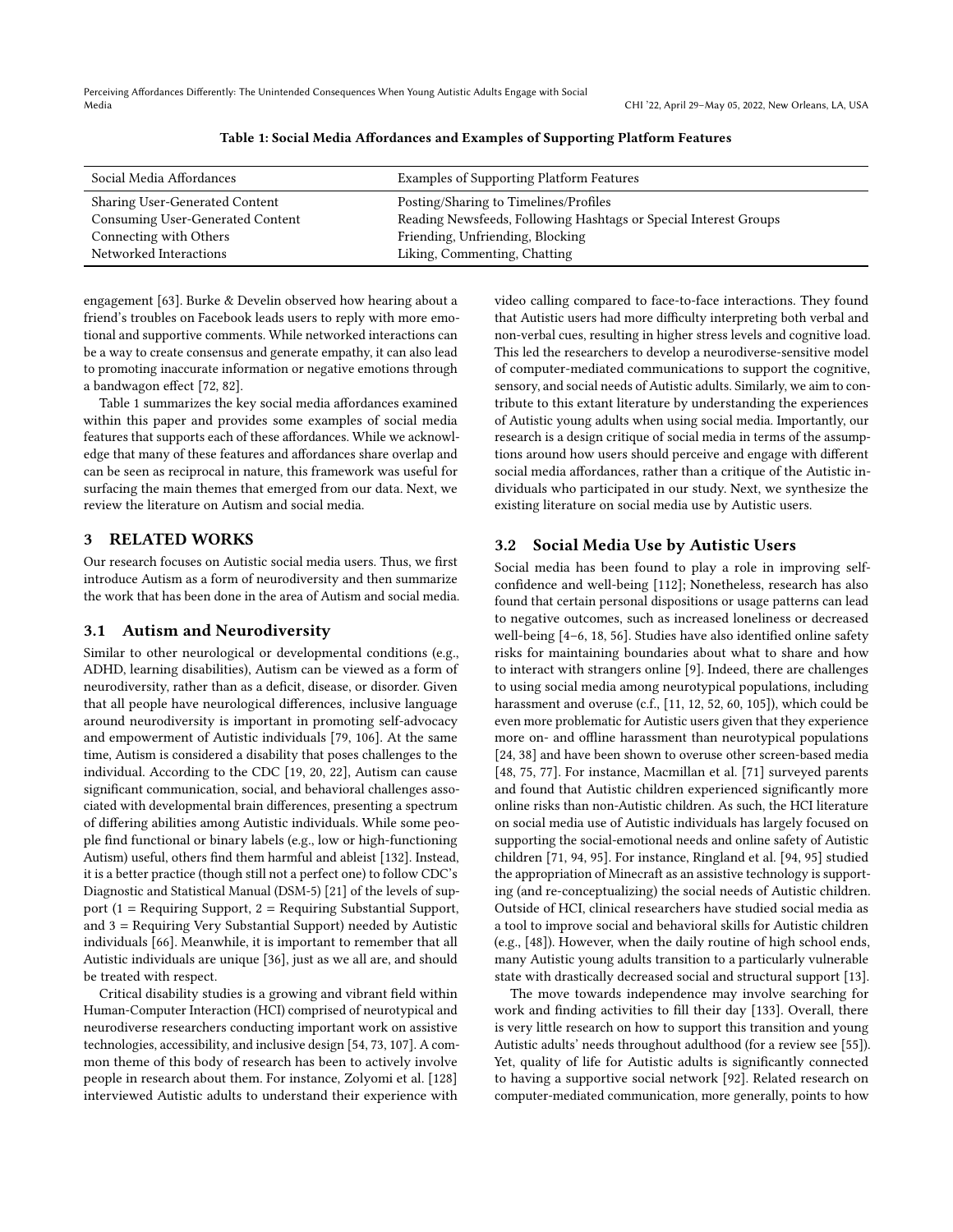Autistic individuals leverage interest-based online communities and find supportive relationships [\[18\]](#page-17-14). However, that same research points out how issues around trust, disclosure, rigid thinking, and perspective-taking make it difficult to maintain relationships.

While social media could potentially provide additional social and functional support for Autistic young adults, the scant scholarship on social media use of Autistic individuals focuses on children [\[71,](#page-19-25) [94,](#page-19-26) [95\]](#page-19-27), teens (e.g., [\[49\]](#page-18-32)), or young adults who are relatively independent, often those who are attending college (e.g., [\[66\]](#page-19-21)). Further, a critique of some of this literature is that many studies use deficit-based framing [\[35\]](#page-18-33) that focuses on the deficits of the Autistic individual, rather than their differences or strengths. For instance, some studies of Autistic teens point out how they have unhealthy social media practices that lead to physiological, cognitive, social, emotional, legal, and safety issues [\[49\]](#page-18-32). Scholars are mixed in their assessment of whether Autistic teen's high engagement with social media (spending an average of 7.5 hours a day, 7 days a week using these tools; [\[93\]](#page-19-29)) has a negative impact or presents an opportunity to positively engage them through social media [\[126\]](#page-20-19). Another study of Autistic adolescents showed how those with lower anxiety had better friendship quality with greater social media utility, however this effect was not seen for those with higher anxiety [\[97\]](#page-19-30). This speaks to how Autism is a spectrum and certain characteristics are important to consider.

Moreover, the research on the benefits of social technology use among Autistic adults [\[45\]](#page-18-34) has largely been survey-based and inconclusive. Whereas some research has found a correlation between social media use and social well-being for Autistic adults [\[123\]](#page-20-20), other work suggests this may not be a causal relationship [\[75\]](#page-19-1). Yet other studies show that mediated social communications leads to lower life satisfaction [\[1,](#page-17-2) [2\]](#page-17-18). Research has also correlated social media usage by Autistic individuals with wellness indicators such as happiness [\[122\]](#page-20-21), friendship quality [\[97\]](#page-19-30), and closeness [\[76\]](#page-19-31). Interestingly, the correlation is not always straightforward – happiness has been found to correlate with social media use, but then decrease after a certain threshold of usage [\[122\]](#page-20-21). A few studies have leveraged case studies to understand social media use, including one that suggests how certain practices helped an Autistic user leverage Facebook to increase the quantity and quality of their social ties [\[98\]](#page-19-32).

Specialized social networking platforms have also been developed to connect individuals on the spectrum with one another [\[134,](#page-20-22) [135\]](#page-20-23). One study also looks at support groups for Autistic individuals on Facebook and uncovers how group members preferred commenting to Likes and tagging [\[127\]](#page-20-24). While platforms and groups that connect Autistic users can provide a targeted type of social connection, they do not allow individuals to interact and make connections with neurotypical family, friends, and coworkers. These connections are a crucial component of a healthy support network and recent research reveals that a key reason to use social media is to connect to these wider audiences [\[103\]](#page-19-33). Furthermore, even though social media can be used for developing new relationships, Autistic users have reported mainly using social media for maintaining social connections [\[76\]](#page-19-31). Yet, Autistic individuals still experience greater barriers to digital inclusion [\[23\]](#page-18-35) than others, even more than, for example, those who must overcome speech/language

impairment, learning disabilities, and intellectual disabilities in order to use social media [\[77\]](#page-19-24). That is why social media movements, such as #ActuallyAutistic [\[129\]](#page-20-25), a platform where Autistic adults push back on ableist social norms, are so critical to the Autistic community in terms of being able to share their personal – often painful – experiences of exclusion and to sense-make how to interact with society and better understand themselves. In summary, it is imperative to understand how we can better support Autistic young adults in their use of social media, so that they can reap the benefits and mitigate the risks associated with engaging with others online through these platforms.

Given the many contradictory findings from prior studies of social media, and that they are mostly correlational data, we take a qualitative approach that allows us to gain a more nuanced understanding of how Autistic young adults use social media. Furthermore, we focus on a different subpopulation of Autistic adults than prior research to be able to understand the experience of those who are more in need of offline support and thus likely to have greater challenges online.

# 4 METHODS

### 4.1 Study Overview: Ethnographic Field Work

We partnered with two community organizations located in a metropolitan area in the Northeastern United States (which we refer to as "Alpha" and "Beta") to conduct ethnographic field work and interviews. These organizations provide day services, such as job training, life skills, and social enrichment for Autistic adults. To be eligible to receive services from Alpha or Beta, clients must be formally diagnosed with Autism. Alpha serves Autistic individuals with an IQ over 70, and Beta serves those with an IQ below 70. We conducted field work at these sites and recruited interview participants through these organizations starting Fall 2018 and concluding Fall 2019. The first author immersed herself in the research context and target population by visiting and participating in various programs offered by the organizations, as well as ones offered by other local organizations serving Autistic clients. The researcher interacted informally with Autistic individuals, parents, staff, and other allies to gain a better understanding of their social context. Furthermore, the researcher was invited to present trainings on online safety and engaged with the audiences during the presentations, as well as spoke with Autistic individuals, parents, and staff afterwards to understand their challenges related to technology use and online safety. Social media concerns often came up in these discussions and, thus, our ethnographic field work was used to contextualize and reinforce findings from our interviews.

To recruit our interview participants, our community partners advertised the study to their clients, staff, and families through email lists and word-of-mouth. Because prior work has shown that Autistic young adults and their caregivers often have shared responsibilities in managing social media accounts [\[89\]](#page-19-34), parents and case workers were also interviewed. We conducted 22 interviews in total, consisting of eight Autistic adults (referred to as "participants" or "social media users" throughout this paper), four parents (referred to as "parents"), and ten social service providers (referred to as "staff") who worked directly with the participants and parents. Our inclusion criteria for Autistic participants were that they were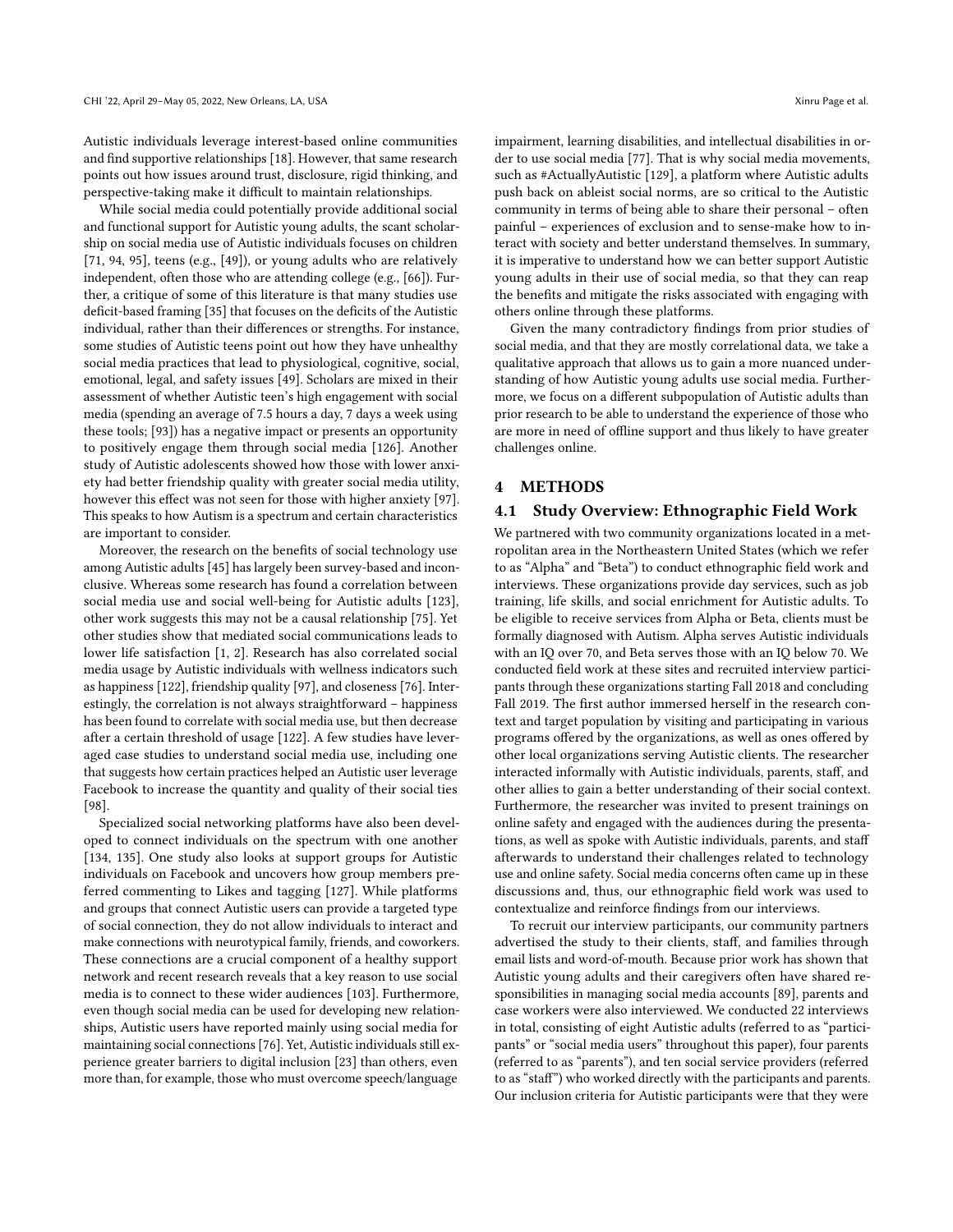<span id="page-6-0"></span>

| ID                  | Gender                    | Org         | Description/Title                                                                                       |  |
|---------------------|---------------------------|-------------|---------------------------------------------------------------------------------------------------------|--|
| Participant1        | M                         | Beta        | Uses Facebook; Part-time job at a grocery chain                                                         |  |
| Participant2        | F                         | Beta        | Uses Facebook, Instagram; Participates in group work programs                                           |  |
| Participant3        | $\mathbf F$               | Beta        | Uses Facebook, Instagram; Participates in group work programs, Part-time job at                         |  |
|                     |                           |             | hotel chain                                                                                             |  |
| Participant4        | M                         | Beta        | Uses Facebook, Instagram; Participates in group work programs                                           |  |
| Participant5        | M                         | Alpha       | Uses Facebook, Instagram, Twitter, Snapchat, Badoo; Part-time job at grocery chain                      |  |
| Participant6        | F                         | Alpha       | Uses Facebook, Instagram, Snapchat, Dating Websites; Recently lost part-time job                        |  |
|                     |                           |             | at grocery chain, looking for work                                                                      |  |
| Participant7        | M                         | Alpha       | Uses Facebook, Twitter, Snapchat, MeetMe                                                                |  |
| Participant8        | M                         | Alpha       | Uses Facebook, Twitter, Reddit, Instagram, Snapchat                                                     |  |
| Parent1             | F                         | Alpha       | Mother of a client at Alpha                                                                             |  |
| Parent <sub>2</sub> | $\boldsymbol{\mathrm{F}}$ | <b>Beta</b> | Mother of a client at Beta                                                                              |  |
| Parent <sub>3</sub> | F                         | Alpha       | Mother of a client at Alpha                                                                             |  |
| Parent4             | M                         | Beta        | Father of a client at Beta                                                                              |  |
| Staff1              | F                         | Alpha       | Program Coordinator                                                                                     |  |
| Staff <sub>2</sub>  | M                         | Alpha       | Program Director - oversees staff and programming, works with clients                                   |  |
| Staff3              | F                         | Alpha       | Adult Support Coordinator, Case Manager                                                                 |  |
| Staff4              | M                         | Beta        | Case Manager - plans, runs, teaches day programs, works at group-supported                              |  |
|                     |                           |             | employment sites                                                                                        |  |
| Staff <sub>5</sub>  | F                         | Beta        | Case Manager                                                                                            |  |
| Staff6              | $\mathbf F$               | Beta        | Case Manager, Job Coach                                                                                 |  |
| Staff7              | F                         | Beta        | Case Manager                                                                                            |  |
| Staff <sub>8</sub>  | F                         | Beta        | Case Manager                                                                                            |  |
| Staff9              | $\mathbf F$               | Beta        | Assessment Manager and Job coordinator - helps with job placement                                       |  |
| Staff10             | M                         | Beta        | Program Manager at a residential home affiliated with Beta - oversee staff and<br>work with individuals |  |

#### Table 2: Descriptive Characteristics of Interview Participants

actively enrolled in social services from these organizations (meaning they were formally diagnosed with Autism) and 18-years-old or older. Furthermore, they had to either use social media or have used it in the past. The inclusion criteria for parents and staff were that they were 18 years old or older and either parents or staff members who cared for or worked with the Autistic adults.

Our interview questions centered generally on social media use. However, it turned out that while all participants used various social media platforms, they spent most of their time and focus on Facebook, and particularly Messenger. The problems and benefits they discussed around using social technologies were also centered on interactions with Facebook, Messenger, as well as texting. Most participants were employed part-time or had limits on how many hours or how much they could get paid because they would permanently lose their government-sponsored benefits if they surpassed their earnings limit (even if they were to drop below the income threshold in the future). This contributed to their having much more time on their hands, fueling a need to find things to occupy them. This was especially true of the participants enrolled in Beta – many spent every day enrolled in Beta's day programs and they all knew one another. The participants at Alpha attended programs much less frequently and did not necessarily all know one another. One of them even had worked for years to finally earn a driver's license which was very unusual in these organizations. Our participants all lived at home with their parents with few transportation

options and needed substantial support, which is why they sought support from these organizations. Descriptive characteristics of our sample are shown in Table [2.](#page-6-0)

All but one interview with Autistic participants occurred onsite, where a staff member of Alpha or Beta was present in case assistance was needed (though none was needed). Written consent to participate was obtained ahead of interviews. Autistic individuals who were their own guardians gave their own informed consent; otherwise, we received parental consent and participant assent. One participant interview was conducted over video conference with their parent present for their convenience. Parents and staff gave their own consent. Interviews with parents and staff members were conducted either in person or over the phone, based on preference. At the beginning of each interview, we verbally confirmed consent again. All interviews were conducted by the first author, with the fifth author present at interviews that took place onsite at Beta to take notes and assist in asking follow-up questions. The study was IRB approved.

# 4.2 Semi-Structured Interviews and Data Analysis Approach

We conducted semi-structured interviews with our Autistic participants regarding their social media use, as well as challenges and benefits of use. We asked for concrete examples of these challenges and benefits and probed on specific details of how they came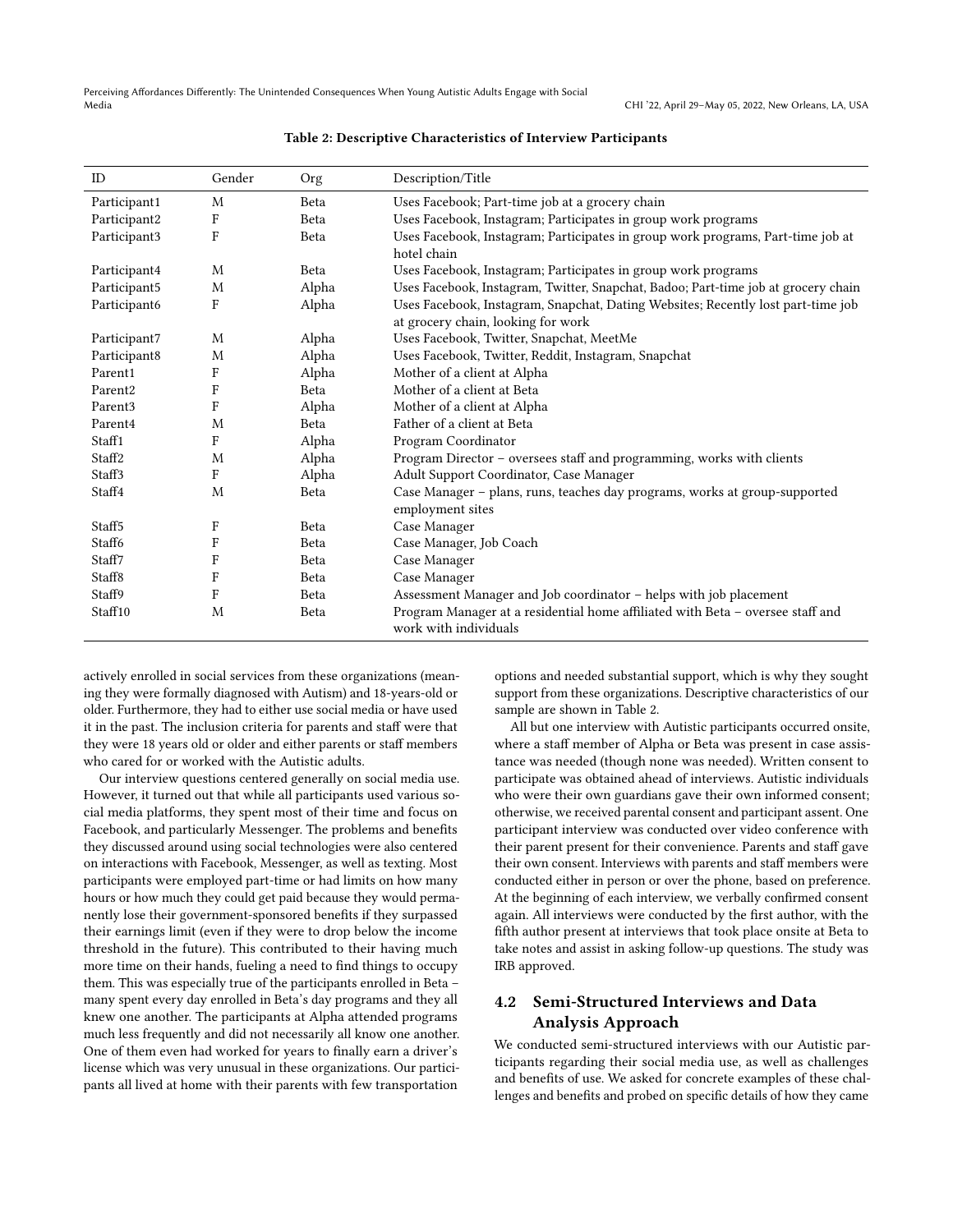<span id="page-7-0"></span>

| Affordances                                      | Actions Perceived/Taken         | Quotation                                                                        |
|--------------------------------------------------|---------------------------------|----------------------------------------------------------------------------------|
| Sharing User-Generated                           | Assume Single Audience          | "send me inappropriate naked pictures." and she "posted 'em" on Facebook."       |
| Content                                          |                                 | -Participant4                                                                    |
|                                                  | Assume Single Purpose           | "There was a client we had a couple years agohe wrote a story, like a            |
|                                                  |                                 | movie script and it involved people in the high school dying and he posted       |
|                                                  |                                 | it No one believed there was any intent to follow through [but] he didn't        |
|                                                  |                                 | get the connection" - Staff2                                                     |
|                                                  | Oversharing Information         | "make references to [his] sistersomething about his sister and she               |
|                                                  | About Others                    | wouldn't like that." - Parent1                                                   |
|                                                  | Following Sharing Prompts at    | I had to do that [share my phone number] because when I made my                  |
|                                                  | Face Value                      | account it said phone number or email" - Participant3                            |
| Consuming User-GeneratedInterest-based Immersion |                                 | "Facebook Groups, those are a really big benefit. I'm in a lot of sports         |
| Content                                          |                                 | groups." - Participant8                                                          |
|                                                  | <b>Constant Consumption</b>     | "She feels like when she can she's supposed to always be on social media         |
|                                                  |                                 | like she's missing something." - Parent2                                         |
|                                                  | Trusting Content at Face Value  | "It was definitely really difficult for him to kind of process that just because |
|                                                  |                                 | someone posted that picture doesn't mean that's what they really look like."     |
|                                                  |                                 | $-$ Staff10                                                                      |
|                                                  | Visceral Reaction               | "I get really stressed out sometimes" from seeing "drama"                        |
| Connecting with Others                           | Maintaining Social Connection   | "I can contact family members that live far from me. Family that I don't         |
|                                                  |                                 | usually see. They live far. Too far for me to even go visit." - Participant3     |
|                                                  | Labels Reify Relationships      | "I thought I was her friend, but she said, 'You're not because we don't          |
|                                                  |                                 | know each other well enough." - Participant1                                     |
|                                                  | Relationships Require All       | "When you get blocked, mentally sometimes it messes with you and you             |
|                                                  | Access                          | ask, 'Is it about me? Did I do something wrong?" - Participant7                  |
|                                                  | Single Rule-based Connections   | Accept all friend requests from females and deny all requests from males -       |
|                                                  |                                 | Participant3                                                                     |
| Networked Interactions                           | Social Engagement               | "They come here every day, they hang out with the same people every day,         |
|                                                  |                                 | and then they go home and they might not have much of a social life              |
|                                                  |                                 | outside of the people they know here. So being able to have a way to             |
|                                                  |                                 | connect with people [is important]." - Staff8                                    |
|                                                  | <b>Expectation of Immediate</b> | "I'll put something on Facebook and I'll say, 'Well why hasn't this person       |
|                                                  | Feedback                        | responded?" - Participant7                                                       |
|                                                  | <b>Direct Responses</b>         | lacked a "filter" and was often "messaging inappropriate things or saying        |
|                                                  |                                 | not nice things." - Parent2                                                      |
|                                                  | Difficulty Interpreting Emotion | "Sarcasm, joking, they sometimes can pick it up in person. But I think if        |
|                                                  | and Intention                   | they read it, they would not." - Staff3                                          |

### Table 3: Codebook for Affordances

about. Clients are not allowed to use their mobile devices on site at Beta, but at Alpha we were able to ask participants to look at their social media accounts in answering questions and see their screens when they volunteered to show us. For parents and staff, we asked about their experiences and observations of social media usage by their Autistic adult children/clients. The semi-structured interviews were centered around three main inquiries: 1) benefits and/or motivations for using social media, 2) dislikes and challenges with using social media, 3) and improvements that Autistic participants, parents, and service providers would like to see on social media platforms to maximize these benefits and minimize these challenges for users within the Autism community. Interviews were audio recorded and transcribed afterward.

We conducted an iterative open-coding process [\[108\]](#page-20-26) to take a bottom-up approach to address our research questions. The fourth and fifth authors initially coded the interviews to identify benefits and challenges of social media use, but what soon emerged was that the challenges were tied to how our participants perceived the affordances of social media. Thus, in a second round of analysis, we grounded our findings in the literature on the primary affordances of social media and the second and third authors each coded all the transcripts for these affordances of social media and identified the unintended consequences and benefits that resulted from users acting on these affordances. The coders consulted with one another on a near-daily basis and the advising authors on a regular basis throughout the coding process. They reconciled any differences in coding to form a consensus on the final codes. In Table [3](#page-7-0) below, we present our final codebook, which identifies four major affordances of social media and how these affordances were differently perceived/utilized by our Autistic participants.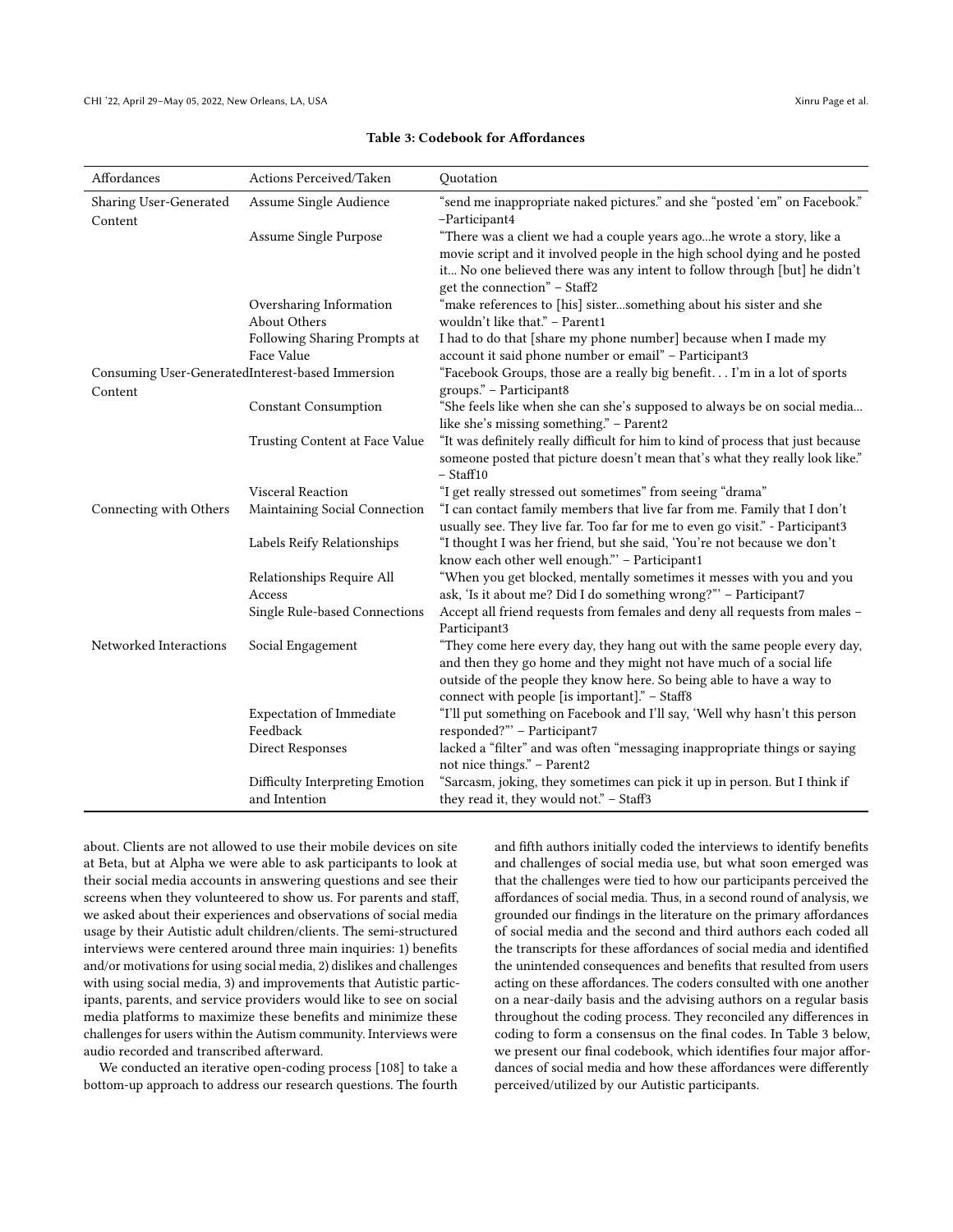<span id="page-8-0"></span>Perceiving Affordances Differently: The Unintended Consequences When Young Autistic Adults Engage with Social Media CHI '22, April 29–May 05, 2022, New Orleans, LA, USA

| Unintended<br>Consequences | Type                     | Ouotation                                                                                                                                                                   |
|----------------------------|--------------------------|-----------------------------------------------------------------------------------------------------------------------------------------------------------------------------|
| Negative                   | Risk of Harm             | "Another client was fighting with somebody. And then they tagged that they were<br>somewhere, and then the other person showed up there" - Staff8                           |
|                            | <b>Relational Damage</b> | "Sometimes people come back on and say, 'Why did you message me so many<br>times?' And then it's awkward, it's like, 'I don't know what to say to this."' -<br>Participant7 |
|                            | Social Anxiety           | "We're comparing ourselves to others. It is. It's judging. Judging yourself and<br>others. For him, I can say it's made him miserable, it's fueled his anxiety." - Parent1  |

#### Table 4: Codebook for Unintended Negative Consequences

Additionally, the unintended negative consequences of how participants interpreted and used the affordances of social media were identified and are presented in Table [4.](#page-8-0) Note that consequences arose from a variety of affordances – there were few one-to-one mappings. Thus, we present them as a separate and flat list. Examples of these consequences are presented throughout the results section.

Now we turn to the results of this research to present a richer description of these perceived affordances and the unintended consequences that followed.

# 5 RESULTS

Our overall findings reveal how our Autistic participants, who often take a very literal interpretation of conversations and events in the offline world, also take a very literal interpretation of social media affordances. Rather than perceiving these affordances as possible actions that they could perform given the appropriate context, they often treated them as actions that they should perform. This manifested in many ways. In this section, we describe how the key affordances of social media (sharing and consuming user-generated content, connecting with others, and networked interaction) were perceived by our participants and led to modes of interaction that resulted in unintended consequences. While many consequences tended to be negative, we also highlight some positive consequences that resulted from these differently perceived affordances.

### 5.1 Sharing User-Generated Content

A key affordance of social media platforms is asynchronously sharing information to a wide audience. For example, social media profiles invite users to broadcast information about themselves such as contact information, age, what schools they attended, their career, relationship status, or political and religious affiliations. Update-style features such as Facebook posts or Twitter tweets encourage users to share timely information with pithy prompts such as "What's on your mind?" (Facebook prompt). Social media feeds are populated by what other users share, implicitly representing a norm of sharing information. We found that our Autistic participants interpreted this affordance differently than what has been portrayed in the literature, which led to challenges.

5.1.1 Assume Single Audience. Social media platforms promote information sharing to enhance relationships and our participants

often used it for this purpose. However, we observed extreme consequences of context collapse where Autistic young adults would often have a very specific audience and purpose for sharing in mind and post content with the expectation that it would reach that specific audience for that purpose, despite the broader audience that could actually see it and the broader purposes for which the content could be (mis)used. For example, one interviewee shared that his ex-girlfriend (who was also Autistic) would often "send me inappropriate naked pictures." (Participant4) Even though she stated she only sent pictures to him, she "posted 'em" on Facebook" which broadcast this content to a wider audience than she intended.

Allies corroborated this tendency to assume a specific audience. One parent explained how her daughter would post on Facebook but "sometimes she'll just not even expect me to respond. And then if I do respond, she's like, 'Oh, why did you respond to that?' 'Well, why did you put it on Facebook in the first place?' If you don't want me to respond, then don't put it out there." (Parent3) Her daughter would post with certain people in mind and be caught off guard when her mother responded to the post. This is another example of how participants often assumed that social media afforded them the ability to share with specific others, even in semi-public or public forms.

5.1.2 Assume Single Purpose. Autistic young adults also held narrow assumptions about the reasons for sharing content without realizing how it could be interpreted as being posted for a different purpose. For instance, one staff member shared how "there was a client we had a couple years ago...he wrote a story, like a movie script and it involved people in the high school dying and he posted it... No one believed there was any intent to follow through, but he was like, the characters that died were names of people in his high school and some of them died in a violent fashion." (Staff2) The client's intention was to share an artistic masterpiece that he had created, and even though he gave his characters the names of real-life students, he had no intention to threaten them or express any ill-will towards them. The school administration, students, and parents did not see it that way which resulted in his expulsion. The program director had to explain to the young adult how others could interpret it that way since "he didn't get the connection. . . What would appear obvious... he didn't understand the negative consequences of that. So I think that probably happens more often than not when people post stuff. Even in conversation in real life [they say things that can seem inappropriate to others]. So that might come across on social media' (Staff2).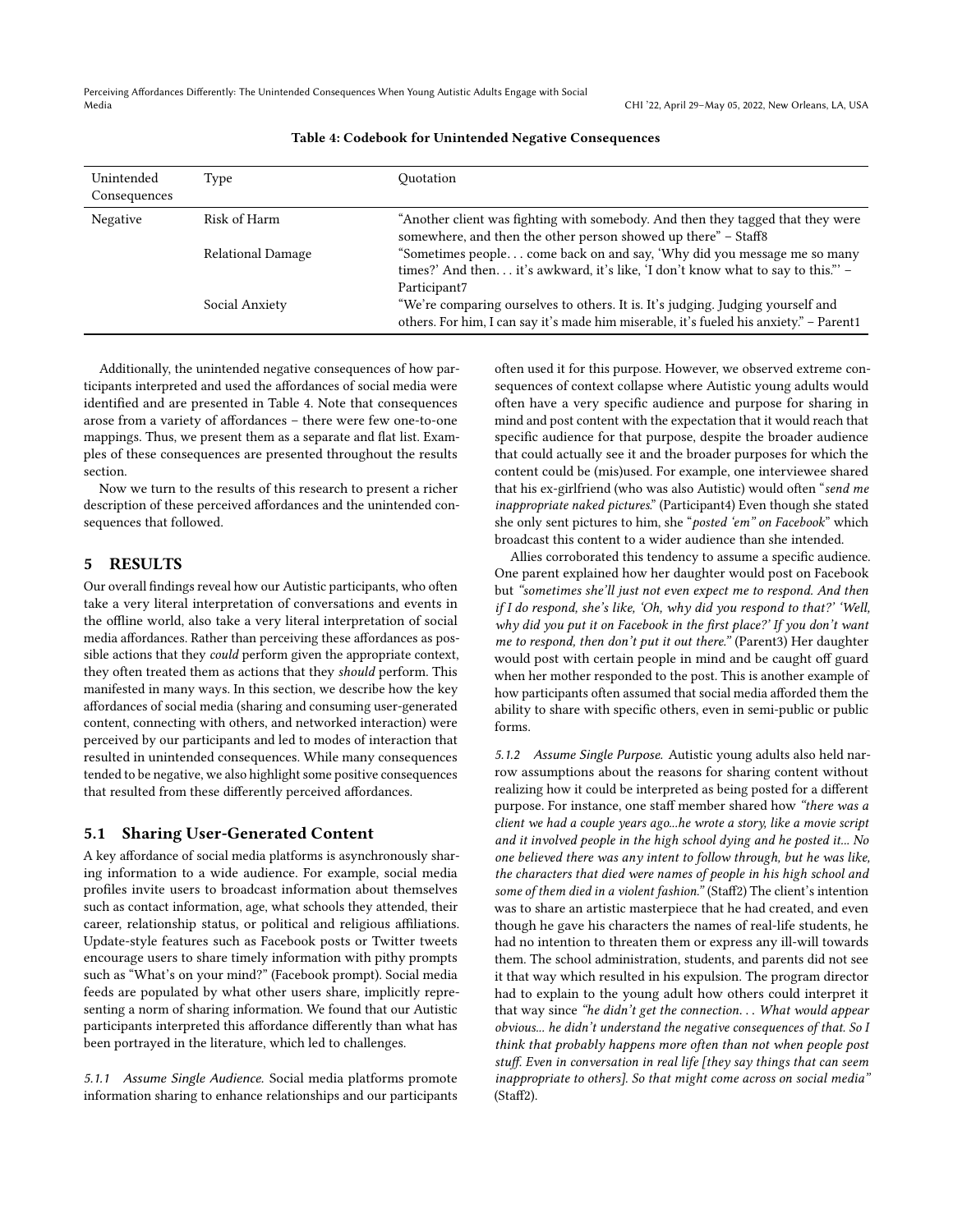Along similar lines, one interviewee shared a post "for a fundraiser for the hospital that was helping my cousin try to recover, and stuff" which contained his street address so people could contribute funds to the cause. (Participant4) Despite his mother and brother subsequently telling him that he shouldn't share his address, he explained to us that he left it there so "if they wanna give money to give to the hospital to help my cousin," they could mail it there. This illustrates how Autistic young adults often have in mind a certain audience (people who want to help) and purpose (to donate money) that shapes their behavior despite what others may say. Parent3 reinforced how this behavior was typical in offline scenarios as well:

People used to take advantage of her. When she was driving, they would say, "Come pick me up and we'll go get a pizza. . . She'd go, and she'd find out that oh yeah, they were going to get a pizza, but they were clearly expecting [her] to pay because they knew [she] had the money. So, they'd get to the place, they'd say, "Oh, we don't have the money." So obviously, [she] would just pay. I mean, people took advantage of her a lot. And she did not ever pick up on it. – Parent3

Here we see that the purported motivation was to go out and get pizza to be with her friends. An ulterior motivation to take advantage of her financially never occurred to her despite repeated occurrences.

Parents and staff members emphasized how location sharing was of particular concern. One staff member relayed how in one instance "another client was fighting with somebody. And then they tagged that they were somewhere, and then the other person showed up there" (Staff8). In this example, the Autistic young adult tags a location for an unrelated reason, but the perpetrator used that information to show up and confront the individual. Fortunately, this specific episode did not lead to physical harm, as the altercation was "verbal." However, the staff member went on to share concerns about another client saying, "She'll talk to these men online and then be like, 'Oh, I'm going out to eat,' and tags herself there and it's like, what if those guys, <exacerbated look>, you know what I mean?" (Staff8). Other young Autistic adults experienced egregious examples of this disconnect between wanting to get to know a new online acquaintance and ulterior motives. A staff member recounted how one of their clients had "been taken advantage of" (Staff6) when she posted an invitation to meet up in person. Despite being sexually assaulted, our young Autistic adult participants did not draw the connection between the original purpose for which they were sharing and the potential different offline consequences. The staff member noted that for this individual, "she still does it, which is very sad." (Staff6) Another interviewee likewise did not connect the sharing of her address with her subsequent assault. Instead, she explained the reason she stopped sharing information on Facebook was at her parents' request: "I was just told by family members not to post stuff on Facebook, and I just haven't since" (Participant6).

Parents and staff also frequently expressed concern at having seen participants and other clients fall prey to deliberate attempts of stealing and/or misusing their personal information. One staff member shared that some of his clients would share their home addresses and "think [they were] sending it to some sort of online

dating, but really it's someone trying to steal [their] information." (Staff10) Staff members commonly described their Autistic clients as very trusting; and thus, susceptible. Interestingly, parents and staff members often put the onus of blame on the Autistic individuals, rather than the ease in which social media affordances made sharing personal information inappropriately.

5.1.3 Oversharing Information About Others. Our participants explained to us that it was inappropriate to talk about someone on social media or to share someone else's personal information without their consent. One tactic that several interviewees took to avoid this faux pas was vaguebooking, where they would talk about someone but not directly mention someone by name in their posts. Yet, this rule-based approach to netiquette proved inadequate at times, as their audience could often still infer the individual being discussed and read between the lines of their posts. One participant recalled this happening with another peer at Alpha: "It was one of those posts where it was about somebody, but your name wasn't there, but 'you know who it was' kind of thing." (Participant6) In this instance, despite following the rule to not talk about a specific person, the poster still over-shared because the audience had enough offline knowledge to connect the dots. Unfortunately, social media magnified opportunities to do this and, as Staff8 explains, "a lot of the time what we find for bullying is online. It is here, but a lot of it is they go home" and do it.

Parents and staff members added that participants sometimes did not attempt to obfuscate the personal information of others and were unaware of the damage sharing could cause. One parent described how her Autistic son would, "make references to [his] sister...something about his sister and she wouldn't like that." (Parent1) The parent went on to explain how one situation had particularly strained the relationship between her children. She remembered her daughter complaining, "I don't want people reading I'm homesick. They might interpret that as something else." (Parent1) By sharing a detail about his sister that may have seemed to her son to be relatively harmless, it infringed on his sister's ability to manage her self-presentation on social media and damaged the trust between siblings.

Some caregivers also observed participants purposefully sharing information about others on social media out of anger or as a form of revenge. One staff member, whose brother is Autistic, gave the following example: "Him and his friends fight all the time so they'll write bad stuff about each other...they can write horrible things about each other online and then be best friends." (Staff6) It was not uncommon for participants to express their negative emotions towards others on social media, but then be friends again. Social media afforded them the ability to post impulsively in a way that they could cause reputational harm to the person or people they were angry at. While social media easily afforded this type of vengeful interaction, it did little to help participants resolve their conflicts with others. It was often the affordance of being able to publicly post to cause immediate harm that got them in trouble.

5.1.4 Following Sharing Prompts at Face Value. Finally, we observed that young Autistic adults took prompts to share information at face value and followed these suggestions as directives. For example, Participant3 explains the reason for sharing her contact information on her profile: "I had to do that because when I made my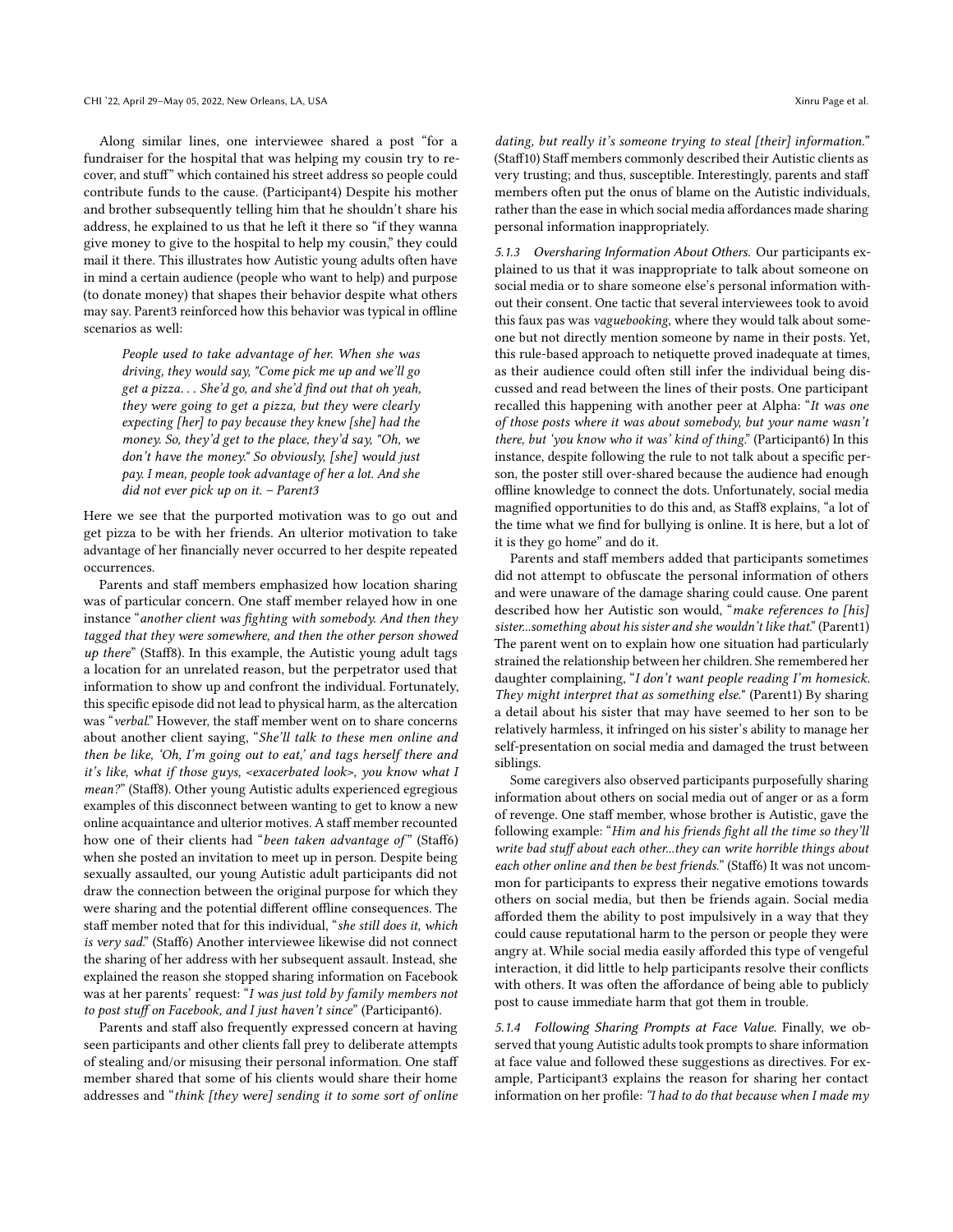account it said phone number or email." Rather than give a personal reason for doing so, her justification was that she was asked to provide information. Similarly, a staff member begrudged how clients felt like they should constantly share what they are thinking. This could be an unintended outcome of having the Facebook prompt, "What's on your mind?" for the status entry field. One staff member shared how participants inadvertently jeopardized their jobs by posting their negative feelings about the job on social media: "I've got clients that are writing horrible threats to... They're going onto Facebook at night and, 'I hate my job,' and, 'I hate this person.' (Staff9). Following a directive to share what they are feeling could lead to disastrous consequences. One staff member explained how "they don't truly understand the ramifications [of] what they're saying." (Staff4) Their posts are shared in isolation of understanding how it might be received by others.

### 5.2 Consuming User-Generated Content

Social media platforms are designed to facilitate consumption of content shared by others. However, we found that our Autistic interviewees perceived the affordances of information consumption differently than might be expected of a neurotypical audience and thus, ran into both unexpected benefits and challenges. We explain below the ways in which our users engaged in consuming information on social media.

5.2.1 Interest-Based Immersion. One of the clearest benefits of social media was the opportunity for Autistic young adults to indulge their passions and interests. Social media features such as Facebook groups and following celebrities on Instagram or Twitter turned out to be a great fit for Autistic users to immerse themselves in the topic and hyper focus on their fascinations. When asked about his favorite aspect of social media, one interviewee responded: "Facebook Groups, those are a really big benefit [since] I'm in a lot of sports groups." (Participant8) Whether it was sports, movies, or music, interviewees spent a lot of their time consuming the content and learning about the topic. The norm of these groups is to focus on one topic and go in depth which led users to receive positive affirmation in response to their on-topic communications: "They like it every time I talk about the Patriots." (Participant1) These specialized groups provided a formal setting for Autistic individuals to enjoy investigating their passions for as long and as much as they wanted with others who shared their interest.

Caregivers also appreciated the important role that interest groups play for Autistic individuals. One staff member asserted that his clients "love to connect and find people that like the same things they do," making groups an ideal match. (Staff2) Parents were grateful that their adult children had found an outlet where they could spend their time on their passion and never run out of information to learn about the topic nor people who want to discuss the topic. One parent shared about her daughter's passion: "She could recite Disney back to you, because she's done all that homework from reading and social media." (Parent2) Boredom and filling time was a big concern for parents and this was a positive outlet. So, while interest groups provide utility to all people, people with autism may disproportionately benefit from having a dedicated forum for their specific interests, something that they do not have offline.

5.2.2 Constant Consumption. Because social media gave participants a constant window into the lives of others, they wanted to make sure that they did not miss anything. One client shared that his anxiety spiked significantly when he had just broken up with his girlfriend. He explained that he checked her page constantly throughout the day because he "was trying to make sure she wasn't saying anything bad about [him]." (Participant5) This affordance ended up being detrimental since he spent so much time on social media that he neglected his duties at work and lost his job. Other participants also reported all-consuming social media use patterns grounded in the fear that if they were not always checking their feeds, they would miss out on something important. One mother observed Fear of Missing Out (FOMO) driving her daughter's behaviors, remarking, "She feels like when she can she's supposed to always be on social media... like she's missing something." (Parent2) Many participants echoed this anxiety. While FOMO is a phenomenon observed in some other social media user populations, given the characteristics of this user group, it may have emerged from a different cause – namely, the expectation that if something can be consumed, it should be consumed.

5.2.3 Trusting Content at Face Value. Caretakers observed that Autistic participants often took what they saw on social media as a complete and accurate picture of people's lives. They would often compare themselves to highly edited, unrealistic representations of other people on social media, leading them to feel anxious and bad about themselves. Social media affords selective self-presentation without the viewer being able to tell whether it was highly curated. One parent discussed her son's experience saying, "We're comparing ourselves to others. It is. It's judging. Judging yourself and others. For him, I can say it's made him miserable, it's fueled his anxiety." (Parent1) She continues to emphasize the image constructing that occurs on social media: "I think for him, being on Facebook, seeing everybody having a seemingly wonderful social life, nobody posts the fight that went on before the family photo." (Parent1) Staff members also shared that they thought individuals with autism sometimes had difficulty seeing through the "seemingly wonderful life" so often portrayed on social media. However, the affordances of social media that enable privacy management and allow users to carefully craft what they present ends up giving a skewed view to Autistic users with no indication of how images were created. This may disproportionately affect this population since they are much more prone to anxiety and literal interpretations of what they see than the average person.

This face value trust also extended to what others told them. For example, one caregiver explained how an Autistic individual might overlook phishing attempts that a neurotypical person would consider suspect: "If someone messaged this individual saying something like, 'Oh, I think you're really cute. I live here. If you send me money we could go on a date. Here's my account information.'... [For] the general population a red flag would probably go off pretty quickly." (Staff10) Another example of taking someone's words at face value involved romantic interests: "We had some issues with that... [Him] saying, "Oh, this is my girlfriend," and he would show us an online account of someone that looked like a model and seemed very false... You know, kind of like the classic giveaways. And you know, it was definitely really difficult for him to kind of process that just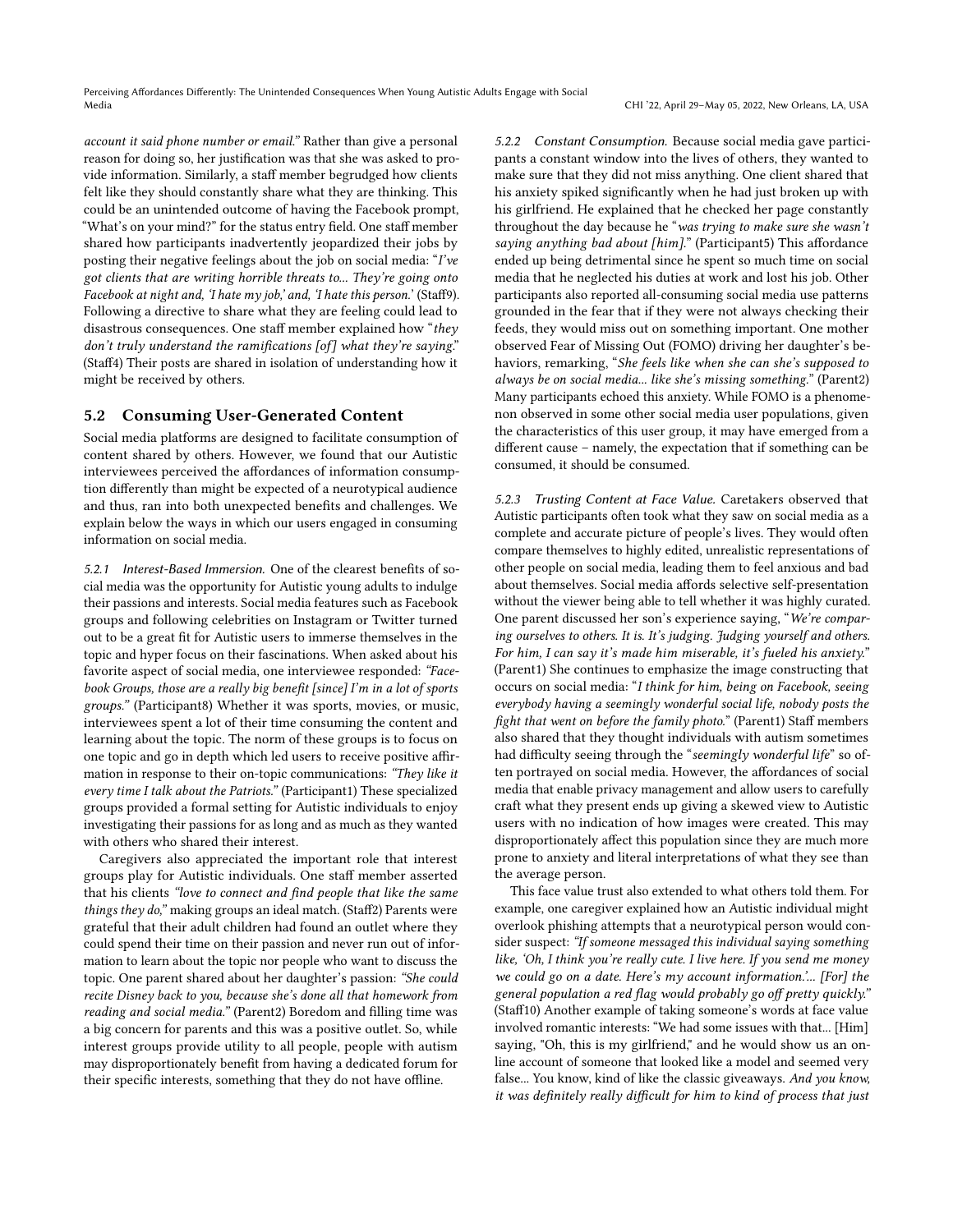because someone posted that picture doesn't mean that's what they really look like." (Staff10) This readiness to take others' words at face value led to some of the most heart-breaking crimes. A parent recounted how her daughter had been abused because "she didn't realize that the person that she was talking to really wasn't the person that he was" (Parent3).

5.2.4 Visceral Reaction. Autistic young adults had a very visceral reaction to any content they saw. In fact, interviewees were deeply upset by just observing others in conflict on social media – it was the most common response to what they disliked most about social media. When discussing what he referred to as "drama", one client shared the effect "drama" has on him by saying, "I get too anxious. I got really bad anxiety...I get really stressed out sometimes." When asked if this "drama" was ever directed at him, he shared, "Nothing to me, no. . . The stress is mainly from just reading other peoples' posts that are mean." (Participant8) Just witnessing other people fighting or being mean to one another was stressful and internalized by our interviewees. Autistic users reported negative emotions when observing conflict online, even if it was between friends or in a public forum between strangers. Witnessing online drama, arguments, or contention in any form was usually a severe, negative experience for our interviewees.

### 5.3 Connecting with Others

One of the key affordances of social media is the ability to initiate, maintain, and sever digital social connections. This is accomplished through features such as becoming "friends" in a reciprocal relationship, following or being followed by someone in a one-way relationship, or being connected to others in interest-based groups. We identified several ways in which these features were used in a way that led to unintended consequences.

5.3.1 Maintaining Social Connections. An aspect of social media that proved especially meaningful for our users was its ability to keep them connected to people who had moved away. They remained in their hometown and did not have the prospect of job opportunities that would bring them elsewhere, nor did they have the opportunity to move away from home to attend college. Thus, participants had few options to be able to stay in touch with their high school friends and adult siblings who had moved away geographically as part of moving onto the next life phase (e.g., college, the workforce). Many interviewees expressed being able to keep in touch as a key benefit of social media: "Getting to talk to friends that [I haven't] seen in a long time" (Participant4) was the largest benefit for this user. Several maintained close relationships and frequent contact (daily or weekly) with siblings who otherwise would not be able to stay connected with them.

The staff reinforced that "being able to have a way to connect with people that maybe they went to school with, or they knew like [earlier] in their lives [is important]." (Staff8) Staff members described this as a "social precipice" where young Autistic adults transition from the sociability of high school to the relative isolation of adulthood. Many directly attributed to this phenomenon the importance of social media as a tool for connection in the lives of young Autistic adults. This was also why, despite all of the negative unintended consequences, caretakers were extremely hesitant to keep clients

from using social media. The magnitude of the few benefits are so great for this particular population that caretakers weren't sure it outweighed the risks.

5.3.2 Labels Reify Relationships. Participants described significant anxiety arising from their efforts to manage connections on social media platforms. One major source of anxiety arose from failed attempts to initiate new connections. Some users reported reaching out to new people online only to be rebuffed. For example, one man recounted what happened when he sent a friend request to someone on Facebook: "I thought I was her friend, but she said, 'You're not because we don't know each other well enough.'" (Participant1) Along similar lines, he explained why he sent another person a friend request, saying, "I thought that I could become his best friend, but he said, 'I don't want that right now, because I'm just on here because I was fighting with my girlfriend.'" A common problem among participants is that they believed that platforms like Facebook were designed to connect and make new friends, so they were frustrated when their attempts to do so failed. Many did not realize that some people mostly use social media to connect with people they already knew in the real world. Instead, they assumed that all social media users saw the affordance of connecting with and becoming actual friends with new people as an inherent part of being on social media. To them, sending a request meant that they wanted to be friends, and accepting a request meant the other person was open to that friendship. Unfortunately, the people they interacted with tended to interpret this affordance of social media differently. In some cases, this translated to participants trying to rationalize why unknown social media users rebuffed their requests: "Well there's gotta be a million people that are on Facebook and what have you, but the other thing is that they don't wanna become your friends because they know that you'll fight anyway, and that the more that you do it the more forever problem you're gonna have." (Participant1) Here the participant reveals how he perceives the ability to send friend requests to Facebooks' millions of users as opportunities to become friends, however blames their unwillingness on other factors such as wanting to avoid conflict.

This affordance also led many users to trusting and treating strangers as friends as soon as they were connected on social media. This became very evident as participants asserted that they were only connected with friends on their social media, yet through subsequent probing and looking at their actual friend lists, it became apparent that many connections were people they did not know. They often explained that these connections had sent them a friend request out of the blue, or that they had only met in online groups. Several staff confirmed the willingness to friend strangers based on their experience with clients asking them to assist with (social) issues on social media and showing staff their accounts. This also manifest in behaviors such as sending Facebook friend requests based solely on the recommendation of the "People You May Know" feature. One user replied that he had sent "a bunch of 'em." (Participant4) The wording of this feature encouraged the participant to send out invitations to connect with these people, whether or not they actually knew the person.

This misplaced trust introduced physical and financial risks since users shared information and interacted with their social media friends the same way they would a trusted friend. One staff observed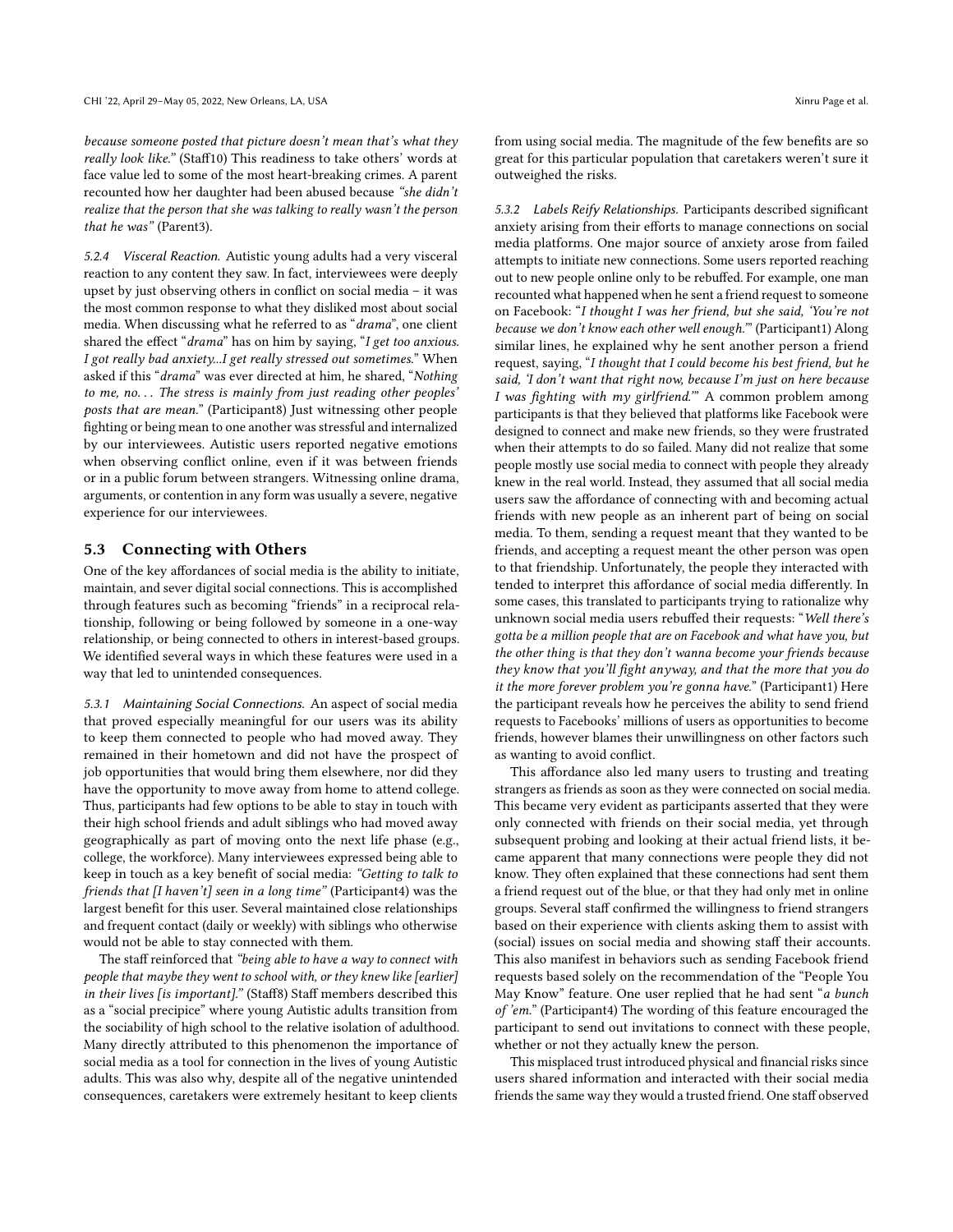how Autistic individuals have "a hard time telling the difference between Facebook friend and real friend. So you're friends on Facebook, you're friends. When that's not really what it is." (Staff6) The naming of the Facebook Friend feature suggests the affordance of being able to have relationship intimacy which led our interviewees to extend invitations to potentially dangerous individuals.

Along similar lines, staff recalled experiences where users were frustrated and confused when they couldn't participate in certain groups hosted on social media platforms. One staff member recounted a situation where an individual was temporarily banned from a group for Autistic individuals. The individual approached the staff member asking, "I don't understand why  $[I$  was blocked]. I have special needs, and these people do, and now I'm getting banned from a place that I should be able to talk." (Staff3) This Autistic young adult perceived the affordance of a group topic to be an indication of who should be included. When this perceived affordance was violated, it left him in a state of confusion. This triggered a cycle of anxious questioning and self-doubt for the individual. Similar frustrations arose when users were excluded from group chat features: "Group chats seem to be an issue, because people think it's them getting cut out from something." (Staff1) The perceived affordance is that if the user can then they should be added to the conversation and part of the group. When that doesn't happen, users feel purposely excluded from a group of friends.

5.3.3 Relationships Require All Access. A feature that often came up was that of blocking someone from being connected on social media. Users commonly expressed anxiety and confusion about being blocked. For example, one user lamented, "You know what I hate, though? When someone friend requests you, then you find out they blocked you." (Participant3) Another interviewee elaborated, "When you get blocked, mentally sometimes it messes with you and you ask, 'Is it about me? Did I do something wrong?"' (Participant7) This participant's comments reveals the anxious self-talk that can occur as a result of being blocked on social media. The perceived affordance of getting blocked without explanation often left users spending an enormous amount of time retracing their steps to try to pinpoint what they did, sometimes seeking input from staff or other allies such as siblings to try to compensate for the lack of an explanation. An ally described one common scenario:

She's an artist, she likes to draw dancers, she can tell you about every ballet. But that medium of social media took her to the point where she was commenting on a page and then it got shut off or someone shut her off and it precipitated like, it affected her whole life. Her anxiety around that, that she did something wrong, "Do they think I'm a creep? Why would people take my post wrong?" I mean it drove her...it was debilitating over the course of a couple months, because they're just, you know perseverated on it to the point where it took over her life. You know, took a couple months. – Staff2

We heard many instances of debilitating anxiety over having inadvertently hurt someone on social media. It often led to withdrawal from everyday life and required a lot of parental and ally support to help these young adults get back on track.

Not only did being blocked trigger anxiety, users were uncomfortable blocking others even when a neurotypical person might

feel it is justified. This pattern of quickly moving from being on good to bad to good relationship terms led several users to block someone in anger and then add them back again in a matter of a couple weeks. The explanation was typically that they had to do so to be friends again – the perceived affordance of being connected was a strong driving force that caused users to behave this way. One staff member recalled being confused that many of the clients at Beta unblocked a specific client who was known for being aggressive toward others: "I find a lot of times that they unblock her. Then I'm like why is she unblocked?" (Staff5) Another staff member recalled trying to convince a user to use the blocking feature to no avail "because he was worried that like, you know, 'I don't want these people to see that they're being blocked."' (Staff2) The symbolic nature of being blocked was so great that interviewees would sacrifice their own comfort and mental well-being not to block others. When asking users why they didn't block someone, a common answer was that the person was their friend.

Many participants also assumed "friendship" on social media meant access to the other person's information, including contact information and posts. One participant recounted trying to view a 'friend's' photos on Facebook only to find that he was blocked from doing so. He shared the ensuing conversation: "Well I... said, 'Hey, why aren't you letting me look at your posts?' 'Because' they said 'it's strictly for family."" (Participant1) This individual was not able to view his friend's photos because the friend had elected to only share photos with family members. However, initially seeing that he was not able to view his friend's photos made him assume that there must have been some kind of rift in the relationship. This participant reported feeling intense anxiety over this situation. One staff member shared their observations of how anxiety over feeling excluded on social media made Autistic clients feel left out. They explained that many of their clients would see pictures of friends out together and immediately think, "They must all hate me if I'm not out with them right now." The staff member went on to report that such interpretations "bring problems into [the care facility]." (Staff8) These examples illustrate how the perceived affordance of allowing people to connect led to Autistic users expecting to be connected if they are on good terms with someone. This left them feeling excluded when that didn't happen. This is unique to social media in that social media requires an explicit labeled connection "friend" or "follower", whereas offline there would be no such label. Furthermore, social media enables people to see others activity and to know they missed out – in real life they may be less likely to see others out if they are not with them.

5.3.4 Single Rule-based Connections. Being able to discern who to connect with can be difficult. As a result, some users relied on simple rules to help them make decisions. For example, one young lady decided that she would accept all Facebook friend requests from females and deny all requests from males because she already has "a boyfriend." (Participant3) By stating this justification, the user reveals that connecting with males would be inappropriate or unnecessary since she already has a male companion and does not need other solicitations. While this could indirectly keep her from falling prey to those trying to lure her as a potential suitor, it still exposes this individual to any bad actors who might look to pose as a well-meaning female. A young man similarly had a simple rule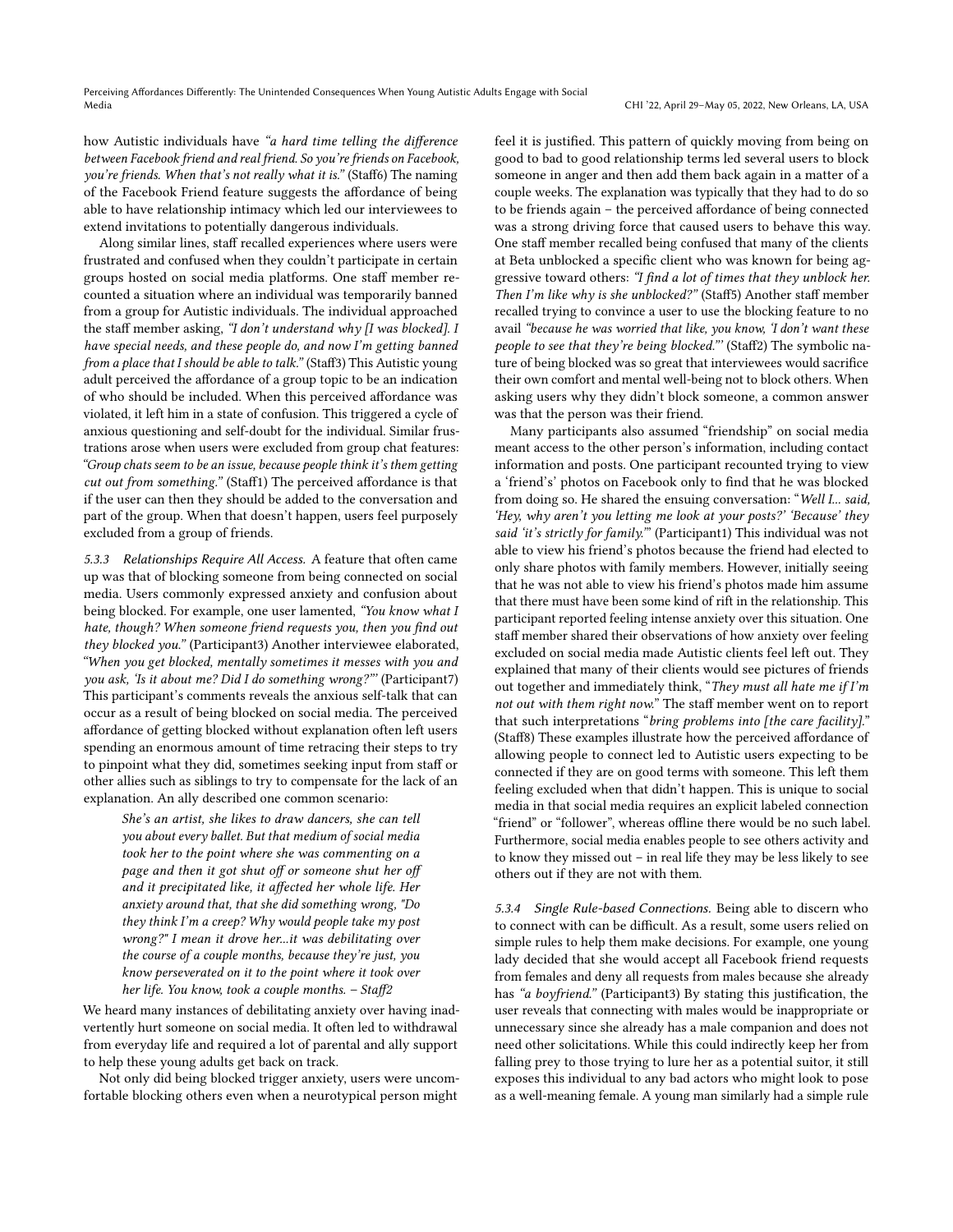for accepting Facebook friend requests: "I wanna see if they have any friends of mine that I know. And... if they have friends of mine, fine. But if they don't have any friends, then I'm not gonna accept it." (Participant6) This rule also has the fatal flaw of assuming that all of his friends' connections are trusted by those friends. It could potentially expose this individual to any bad actors who might have penetrated the social networks of his friends, or who are not very well-known to the friend. Because social media affords being able to initiate connections without having to present any true information, Autistic users were left with nothing to indicate the true nature of these potential connections. We observed individuals being put in harm's way by relying on these insufficient rules.

Sometimes this resulted in allowing complete strangers the opportunity to ingratiate themselves early on. One individual, wary about being contacted by a stranger, responded to a friend request, "Who are you?" She was soon placated and convinced that "they just wanted to be [her] friend." (Participant2) Her process for determining whether or not to engage in a relationship with strangers online was as follows: "I get to know them first and then if I don't know them, then I don't add them." Several interviewees took this approach which was enabled by an online setting where deception is so easy.

### 5.4 Networked Interactions

Social media provides various means to facilitate interaction, both between close friends, distant acquaintances, and even strangers. This functionality is supported by features such as comments, oneclick reactions to content, group messages, direct messages, calling features, and forums. Our study reveals how these features were leveraged by our Autistic interviewees.

5.4.1 Social engagement. Interviewees were cognizant of the role social media played in helping them fill up their time. Participant 2 talked about using social media "just to have something to do." Similarly, Participant 5 readily responded to a hypothetical prompt of how much it would be worth to give up social media for a month: "No! I wouldn't deal. I would give up the thousand dollars for the social media. I'd be bored. I think that's what it is. I think I'd just be really bored." Most of the clients that we interviewed, and the ones served by Alpha and Beta, cannot drive and do not have a ready mode of transportation – many relied on Alpha and Beta to transport them to day services or group job sites, or needed parents and other allies to give them rides. This meant that they could not even visit those who lived in the same town. Social media was the only way to interact outside of day programs.

Caretakers provided additional insight into why this connection may be so much more vital for young Autistic adults than for the general population. One staff member explained, "They come here every day, they hang out with the same people every day, and then they go home and they might not have much of a social life outside of the people they know here." (Staff8) Another staff member elaborated:

"A lot of our clients aren't out doing things as much as we are in our everyday lives. They're kind of a lot more restricted because they either live in a group home or with their families. They don't have the freedom to go and drive somewhere, go out with their friends whenever they want. It has to be scheduled and it's restricting, and that sucks. It's nice for them to be able to reach out and be able to have someone to talk to even if you are stuck at home for the day." - Staff7

Moreover, a parent asserted: "These guys seem to me to be always looking for things to hold them together. As we all do. It's a little bit more [for them] because of the anxiety and I think the way they interpret the world. It's always, like they really clutch onto things." (Parent1) The affordance of being able to interact with others was such a big benefit for this population, perhaps more so than for a neurotypical user.

5.4.2 Expectation of Immediate Feedback. Frequently, interviewees questioned the health of their relationship when they initiated interaction on social media but received no immediate response: "I'll put something on Facebook and I'll say, 'Well why hasn't this person responded?"' (Participant7) This sentiment of uncertainty and frustration was shared by many users. Caretakers were also painfully aware of this expectation. One staff member described how one of her clients frequently calls people several times in a row in an attempt to get a response. The staff member explained that people "might be doing something, ...might be not feeling well, ...might not be on the phone." (Staff7) Her client did not agree with this rationale and instead drew on the perceived affordance that nonresponse was a purposeful action and concluded that people simply didn't want to be her friend. Another staff member remembered a client calling her boyfriend 27 times, because "she was nervous that he wasn't interested" only to find out later that he had been asleep. This frequent communication often strained their relationships: "Sometimes people. . . come back on and say, 'Why did you message me so many times?' And then. . . it's awkward, it's like, 'I don't know what to say to this."' (Participant7) Furthermore, even though some of the participants recognized their own tendency to do this, they explained that in the moment they don't see it that way and then after-the-fact, it's too late.

Caretakers further explained that this behavior occurred on other digital technologies as well. One parent described how her son "would email someone today if he had a question about a trip that may... or may not be happening in July." (Parent1) This need to get an answer right away often motivated their behavior. However, some staff members did express the difficulty of being on the receiving end of this behavior. One staffer described her interactions with an Autistic individual in her personal life saying, "She texts me incessantly. It's heartbreaking because I've struggled to set boundaries with her." (Staff9) The affordance of not having to respond or make your reaction known right away ended up triggering much anxiety for Autistic social media users.

5.4.3 Direct Responses. Staff and parents characterized several user's communications as straightforward and (brutally) honest. A staff member gave examples such as commenting on someone being fat or replying with rude comments on others' posts. One parent described how her daughter lacked a "filter" and was often "messaging inappropriate things or saying not nice things." (Parent2) This straightforward communication could also make others uncomfortable by seeking more emotional intimacy than is wanted. One staff member shared how her Autistic brother would frequently reach out to girls and simply say, "Hey, be my girlfriend" (Staff6)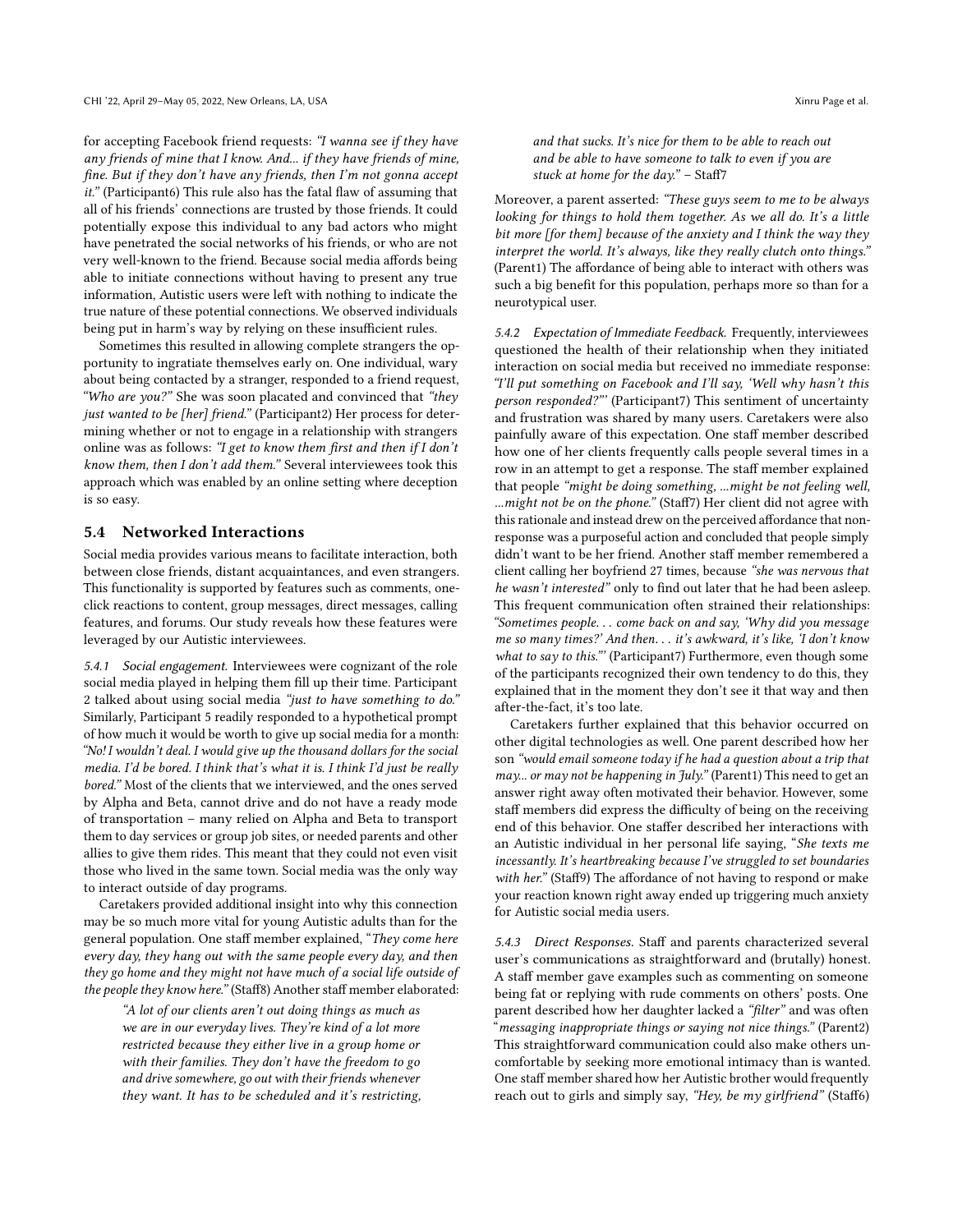and was confused why he wasn't getting a positive reply back. One of the parents described how her son was infatuated with a family friend: "He would write her all these things. These texts and on and on and on. Inappropriate, not like, sexual in content, but more like, sweet talk." (Parent1) The parent went on to remark how this behavior could not only damage one's relationship, but when directed to someone not as understanding it could result in a restraining order. Along similar lines, Staff3 described a former client of Beta who was a major fan of ballet and constantly commenting and asking questions on her favorite ballerina's posts. When the questions became personal, the ballerina felt unsafe and blocked her which triggered anxiety, remorse, and was made worse since the client was unable to apologize.

The perceived affordance of being able to respond in any way, enabled the interviewees to share their thoughts unchecked. This led to user confusion about why they were blocked or why someone did not want to interact with them anymore. The affordance enabled this behavior without any deterrent.

5.4.4 Difficulty Interpreting Emotion and Intent. When deciding how to react and respond to social media content, users were anxious when they did not understand the emotions and intentions around what another had said on social media. One staff member described how one of her clients frequently asked for her help deciphering messages: "Is that mean?" or "Is that not mean?" (Staff8) She struggled to interpret the connotations behind messages received or sent on social media. Another staff member felt that this difficulty for Autistic users stemmed from how difficult it was to understand nuance, especially without nonverbal cues: "Sarcasm, joking, they sometimes can pick it up in person. But I think if they read it, they would not." (Staff3) The staff member suggested that more explicit indicators like emojis could be helpful, but that they also end up becoming a source of confusion at times and interpreted literally rather than as an emotion or indication of intention.

In fact, even when there were cues to assist users, they used a rigid interpretation so that these features still did not end up helping them understand intangibles. For example, several users understood Facebook Messenger's green availability indicator to mean that the person was there. In fact, one Autistic user talked about how they preferred using Messenger to texting because it was "faster." (Participant1) When the green showed up, he interpreted that he could message with the person at that moment and expected a reply. This feature oversimplified the reality, misleading our social media users.

# 6 DISCUSSION AND DESIGN RECOMMENDATIONS

We now discuss our findings in context of our original research questions. First, we summarize how our participants perceived the affordances of social media differently than what might be considered socially normative by neurotypical users. Then, we explain how this differing perception of how social media translated, at times, into benefits, but often into unintended consequences of use. Finally, we conclude with recommendations for making social media more inclusive of neurodiverse users by design and point to areas of future work related to this end.

# 6.1 Young Autistic Adults Perceive Social Media Affordances Differently (RQ1)

Overall, our Autistic young adult participants took a very literal, black and white interpretation of social media features and how they were described and/or labeled in the SNS interface. Because of this, labels such as "friend" took on a definitional importance, where accepted connections were friends – there was no space for ambiguity or nuanced types of friends. Furthermore, features such as "blocking" fell outside of what one would do to a friend and led to cognitive dissonance and distress when a "friend" would take such action against them. Furthermore, if someone was "online" or "available," that meant they should reply when interacted with; otherwise, it would be rude. This tendency to make literal, face value interpretations also affected who the Autistic user felt was the audience for a given message or post. Users assumed that content they saw was directed to them (and no one else). This led to them taking messages personally or being upset when there was a posted picture that they saw and yet they were not present in the pictured activity. On the flip side, they did not realize that there were people beyond their intended audience viewing their posts. They also interpreted feature descriptions such as "people you may know," "what's happening?," "what's on your mind?," and "write a comment," as a direct statement to themselves to act upon.

This straightforward, non-equivocal interpretation of social media affordances subsequently influenced what our participants chose to share, how they understood others' posts, what they thought it meant to connect or disconnect on social media, as well as how they responded to (non) interaction on SNS platforms. At face value, this finding makes a lot of sense, given that literal interpretations is considered a hallmark of Autism [\[81\]](#page-19-35), as well as difficulties in interpreting implicit social norms (especially when they involve nuance), negotiating social reciprocity, and navigating the complexities of social relationships, in general [\[21\]](#page-17-11). On one hand, our participants liked what they saw to be the more explicit social norms of social media (as compared to the unwritten social norms of face-to-face interaction) as the black and white rulefollowing was something that our Autistic young adult participants preferred to more abstract decision-making. On the other hand, because SNS platforms often choose to use more liberal interpretations of everyday social constructs (e.g., friends, liking, connections, being available), this caused unintentional confusion and relational tensions that could have otherwise been avoided, if more clearly explained. Similar to Ringland et al.'s [\[94,](#page-19-26) [95\]](#page-19-27) work that studied how Autistic children redefined and practiced sociality on Autcraft, a Minecraft community for Autistic children and their allies, by appropriating and re-conceptualizing communication channels in a way that shaped community-level social norms – our participants actively engaged with social media and attempted to abide within the social norms of the platform as they understood them. Yet, since the neurotypical norms of social media were often complex, hidden, conflicting, and changed based on the individuals within one's network, our participants struggled to get it "right" and kept making (what others perceived as) social fax paus. Further, the literal interpretation of prompts that were consistently biased towards engaging with others also facilitated increased online safety concerns as the analogous warning to not engage with unsafe others is often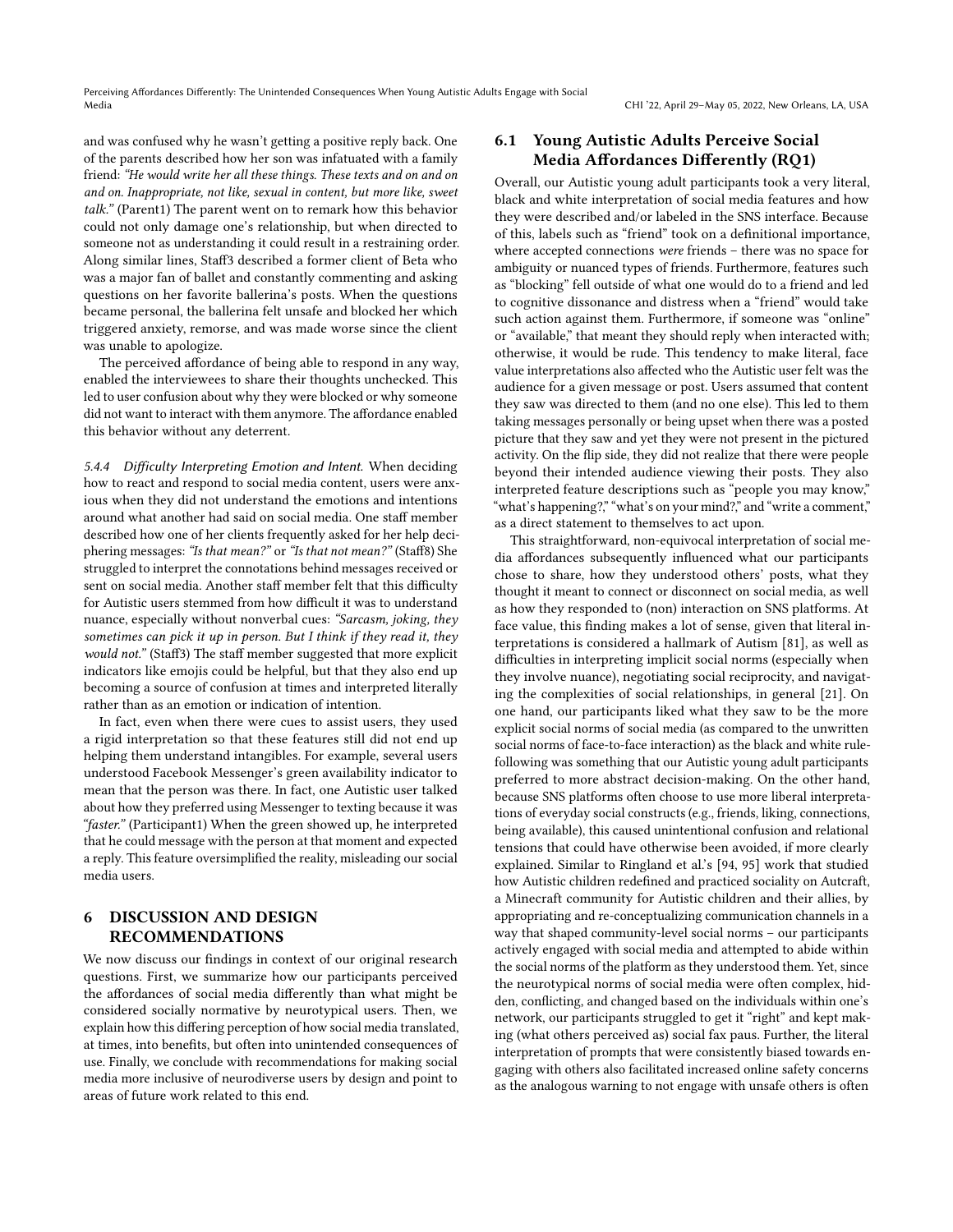not made explicit within SNS interfaces. In summary, the literal interpretation of social media affordances, at best, led to unintended misinterpretations of many social interactions and, at worst, led to situations that put our participants at risk of emotional or physical harm.

This perceived affordance differs from the recent work that identifies perceived affordances of social media privacy features in a general population [\[84\]](#page-19-5). While Page et al. focused more narrowly on privacy features, comparing the high-level findings does suggest a trend which should be investigated more. Their results suggest that people either take a more pragmatic/utilitarian view of privacy features (i.e., valuing them for the outcome that they produce), versus those who view privacy features as a hindrance to personal relationships (i.e., capable of being interpreted as offensive to others). However, our study reveals that Autistic social media users may take a third view of social media features. First and foremost, they focus on the feature as a directive that they should carry out rather than think about the outcome of using the feature or how others would feel. One exception was that they did appear concerned about unfriending others, but it was not always clear whether this was because that violated the definition of being a friend, or if they were more concerned about how others would interpret this action. This suggests a key difference in how neurotypical users perceive affordances is that they focus more on the side effects or subsequent consequences of using a feature, while Autistic users tend to focus on the immediate feature itself.

Next, we unpack the benefits and unintended consequences experienced by our participants in more detail.

# 6.2 Benefits and Unintended Consequences When Affordances Are Perceived Differently (RQ2)

The caregivers in our study emphasized what a fragile time of life it was for Autistic young adults to try to figure out how to be independent, despite many not being able to fully do so, while navigating adult relationships, including romantic partnerships. This was particularly difficult with all of their social network almost vanishing overnight when they graduated from high school. Caregivers also reiterated how social support was critical to their overall success. Yet, the opportunities for new connections are more limited for this population and the need great to make and keep social connections. The ability to connect with others, and especially despite not being co-located, was an extremely important function of social media for our participants. While many parents were tempted to limit access to social media because of the risks and possible missteps, our study highlights how social media can fill several major needs for this population. For instance, the special interest groups and interest-themed social media provided an outlet for Autistic young adults to explore their current interests that might be considered "abnormal in intensity or focus" to most neurotypical people, but has a mainstream following with the rise of digital fandom [\[87\]](#page-19-36) and online communities that have become a large part of our individual identities and provide a sense of belonging in an increasingly technology-mediated world [\[47\]](#page-18-36). Encouraging Autistic social media users to join mainstream platforms, such as Pinterest, or engage in interaction in relevant groups and Autistic community forums

(e.g., Wrong Planet [\[135\]](#page-20-23)) may be beneficial and enriching, as well as encouraging them to be content producers, rather than just consumers. Further, online groups exist for young autistic adults to seek advice and support on important topics that affect them, such as dating within the Autistic/ADHD neurodiverse community [\[136\]](#page-20-27) or dating within neurodiverse-neurotypical (ND-NT) relationships [\[137\]](#page-20-28). However, our research revealed that there are still some issues to address around understanding community communication norms for such groups. Prior work shows the importance of understanding both the group member's perceived affordances, but also affordances used by the moderators in order to identify disconnects to address between the two [\[39,](#page-18-37) [104\]](#page-19-37).

Given the importance of social media for addressing the social support needs of these Autistic young adults, the dilemma is that social media also introduced several risks. We identified risk of physical, financial, and social harm as real consequences of social media use experienced by our participants. Our findings regarding literal interpretation of social media affordances may shed insight as to why prior research, such as that of MacMillan et al. [\[71\]](#page-19-25) also found that Autistic users (in their case children) were more susceptible to certain online safety risks than neurotypical users. They found that Autistic children were more likely to buy online goods or services, which aligns our literal interpretation of affordances given the internet is a haven for direct marketing. Yet, their explanation for why Autistic children were less susceptible to cyberbullying and sexual solicitations was that Autistic children may engage in social media less often than their neurotypical counterparts. In our case, our Autistic young adult participants were actively engaging on social media; thus, this is likely why we saw higher instances of these social risks occurring in our study.

We found that even small decisions, mishaps, and misinterpretations negatively impacted our Autistic participants a great deal. After what they perceived as a major misstep on social media (e.g., inadvertently offending someone), some participants took drastic measure, including avoiding all service programs or isolating themselves at home for weeks. This reaction compounded the social isolation that was already difficult to overcome for these individuals. Since social anxiety is a frequently co-occurring symptom of being on the Autism spectrum [\[125\]](#page-20-29), the constant connectivity of being on social media was too much for some of our participants who chose to disengage after a negative experience. This then resulted in social disenfranchisement [\[86\]](#page-19-38), a phenomenon that has recently been defined as a lose-lose situation, where social media users leave social media to avoid negative consequences but experience more negative consequences because they disengage. As social media becomes increasingly pivotal for societal integration, some people (not just Autistic people) find themselves facing social challenges whether they are on or off these technologies. Thus, it is crucial to prioritize designing social media to be able to mitigate the risks for the general population, but in particular for those who are even more vulnerable. We discuss design recommendations for alleviating these social tensions and safety concerns in the following section.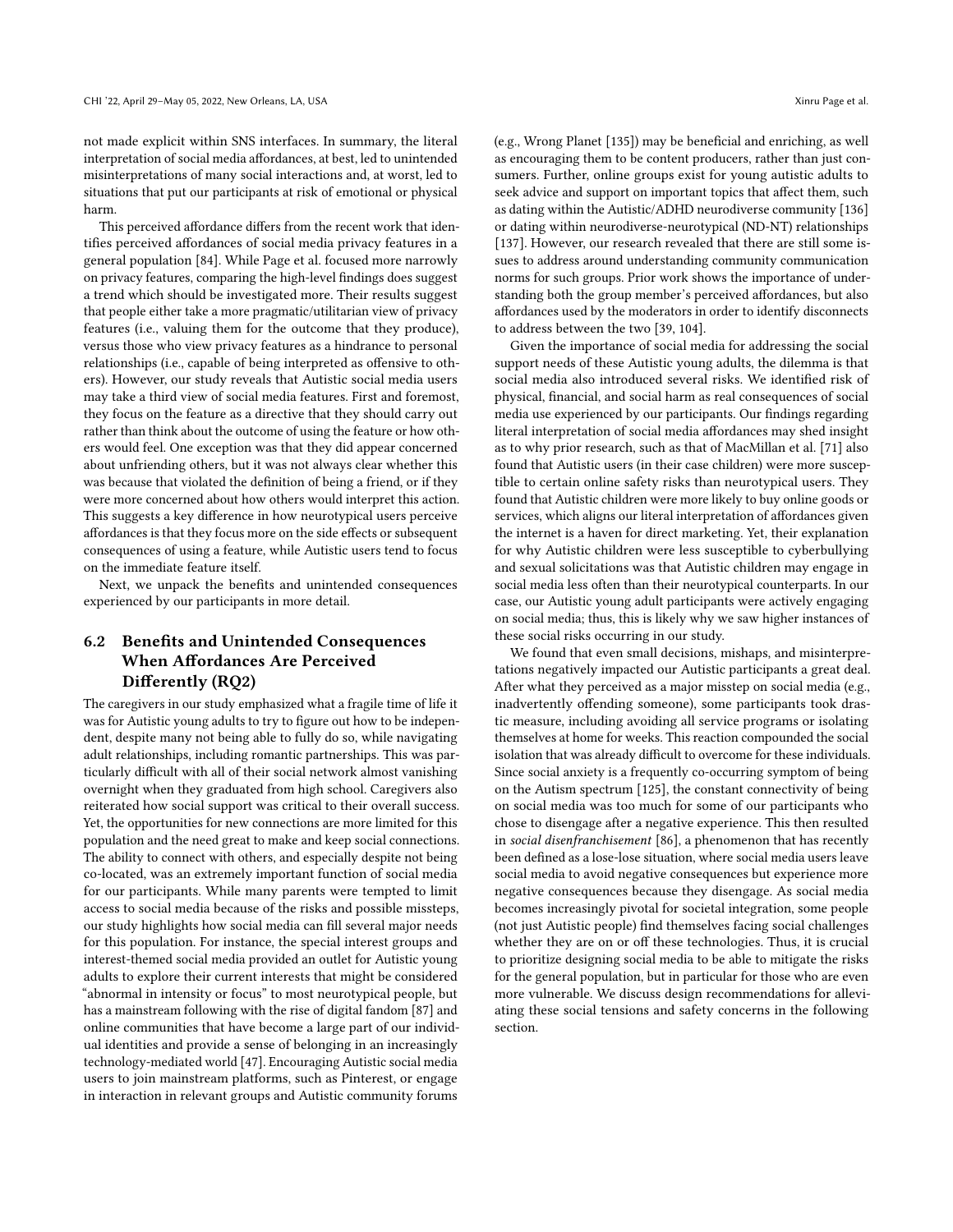# 6.3 Implications for Supporting Neurodiversity through Inclusive Design (RQ3)

By understanding how Autistic young adults perceived the key affordances of social media, we uncovered common themes about the underlying causes of these differences in perceived affordances and how we might better design for them. As such, designers should take care to identify the many aspects of a social media interface that could lead to a misinterpreted or ambiguous affordance. Below, we provide three recommendations towards inclusive design for neurodiverse Autistic users.

6.3.1 Be More Direct. Remove Ambiguity. Because Autistic individuals do not understand nor give off social cues in the same way as neurotypical individuals, designers must realize that they may also interpret the features and thus affordances of social media differently. To address the issues that arise from these misunderstandings, we recommend aligning the wording of features to what they actually represent – or at least provide subtext that clarifies what something is or is not. For example, rather than using the term "friend," it might be better to use a label that makes no assumption about who this person might be. Connection requests could initially arrive in a "People to be classified" bucket and their level of connection could be determined by a more tangible criteria, such as whether they have met this person in real life or how they know them. Alternatively, if the term "friend" is utilized, subtext could be provided that states something like, "Remember that a friend that you connect with on this platform is not the same as a friend in real life. Please be careful when interacting with people online as they may not be who they say they are." Design efforts could leverage the Design Map approach introduced by Zolyomi & Snyder to better represent the types of relationships relevant for this audience [\[130\]](#page-20-30).

Similarly, "What is on your mind?" type prompts for posts could be changed to convey that the user does not need to answer the question, be contingent on a given social threshold, and make note of the intended audience (e.g., "Do you have something important you want to say to your entire network? If so, post it here."). Designers could also make it much clearer exactly who the audience is for a given post – the literature shows that neurotypical individuals also struggle with determining audience [\[68,](#page-19-11) [117\]](#page-20-5). Therefore, for Autistic individuals needing significant support (i.e., Level 2), it is even more vital to be able to clearly distinguish exactly who will see a post and whether a given post is actually speaking to the user. Social media platforms could also provide additional information (when clicked) on what types of posts may be considered socially appropriate. A trade-off of this design recommendation is that some social media users may find this additional information unnecessary as they implicitly understand the social norms of the platform. In this case, it might be beneficial to provide a profile setting where users can turn on or off this feature, depending on whether they prefer the more explicitly explained version of the interface or the more implicit one.

6.3.2 Provide Realtime Social Guidance. Prior research posits that online socialization may help Autistic individuals with their offline social interactions [\[95\]](#page-19-27). However, to make this a reality, social media platforms will need to employ affordances for scaffolded social

learning [\[131\]](#page-20-31) that provide ways for Autistic individuals to engage with mentors, encourage feedback, and integrate appropriate social curriculum to intentionally teach online communication as a learned skill. For instance, rather than designing social media with a requirement to be able to make complex and abstract decisions inthe-moment, designers could consider assisting Autistic users with more of a structured approach, such as decision trees that are used frequently in educational contexts [\[96\]](#page-19-39). Breaking down a complex decision into smaller, well-defined steps may allow Autistic users to tackle abstract problems in a more tangible and manageable way.

More research on exactly what types of questions should be broken down and how (e.g., "Should I accept this request to connect with someone?") will be crucial to supporting decision-making for Autistic social media users. Given the recent advancements in recommender systems and artificial intelligence, we suggest that future research be forward-thinking in how these technologies may be leveraged to build assistive technologies that help Autistic social media users navigate the social world. Alternatively, we also argue that social guidance could be provided to neurotypical users of social media, so that they are more well-versed in neurodiverse patterns of communication. More specifically, correcting inaccurate neurotypical communication is the prevalent social norm for our society, but it does not mean it is better than Autistic communication norms [\[50\]](#page-18-38). Instead, we should strive to be accepting, or at least tolerant of differing modes and levels of sociality.

6.3.3 Design with Safety in Mind. Parents and caregivers in our study tended to express more concerns about online safety than our participants themselves, who were more inclined to describe the instances where online risk experiences caused them significant distress. In both cases, this points to the need for more safety precautions embedded within social media platforms, especially for vulnerable users, which has generally been a recommendation of the online safety literature for children and adolescents (e.g., [\[8,](#page-17-19) [10,](#page-17-20) [78,](#page-19-40) [124\]](#page-20-32)). Yet, we make this recommendation with a word of caution as designs for online safety often lead to privacy-invasive parental controls that put tension on the parent-child relationship [\[42\]](#page-18-39). Thus, it is important to move away from restrictive modes of surveillance to design safety affordances that are developmentally appropriate and empower the end-user [\[7\]](#page-17-0). For example, Autistic young adults might benefit from social media affordances that give warnings or prompts when they may be sending inappropriate content to an unintended audience (e.g., a nude picture to one's entire social network). Such affordances would promote self-regulation, rather than relying on the direct supervision and oversight of parents and caregivers, which has been highlighted in the privacy and boundary regulation literature as a complicated negotiation process for all families [\[33,](#page-18-40) [61,](#page-18-41) [88\]](#page-19-17), not just those with a loved one on the spectrum. It would be especially informative to understand what it means for parents to be long-term privacy stewards for their adult Autistic children, and how that role evolves over time [\[61\]](#page-18-41). Future work should explore whether Autistic young adults value their privacy on social media (similar to neurotypical youth) or welcome the assistance of their parents, caregivers, and/or allies.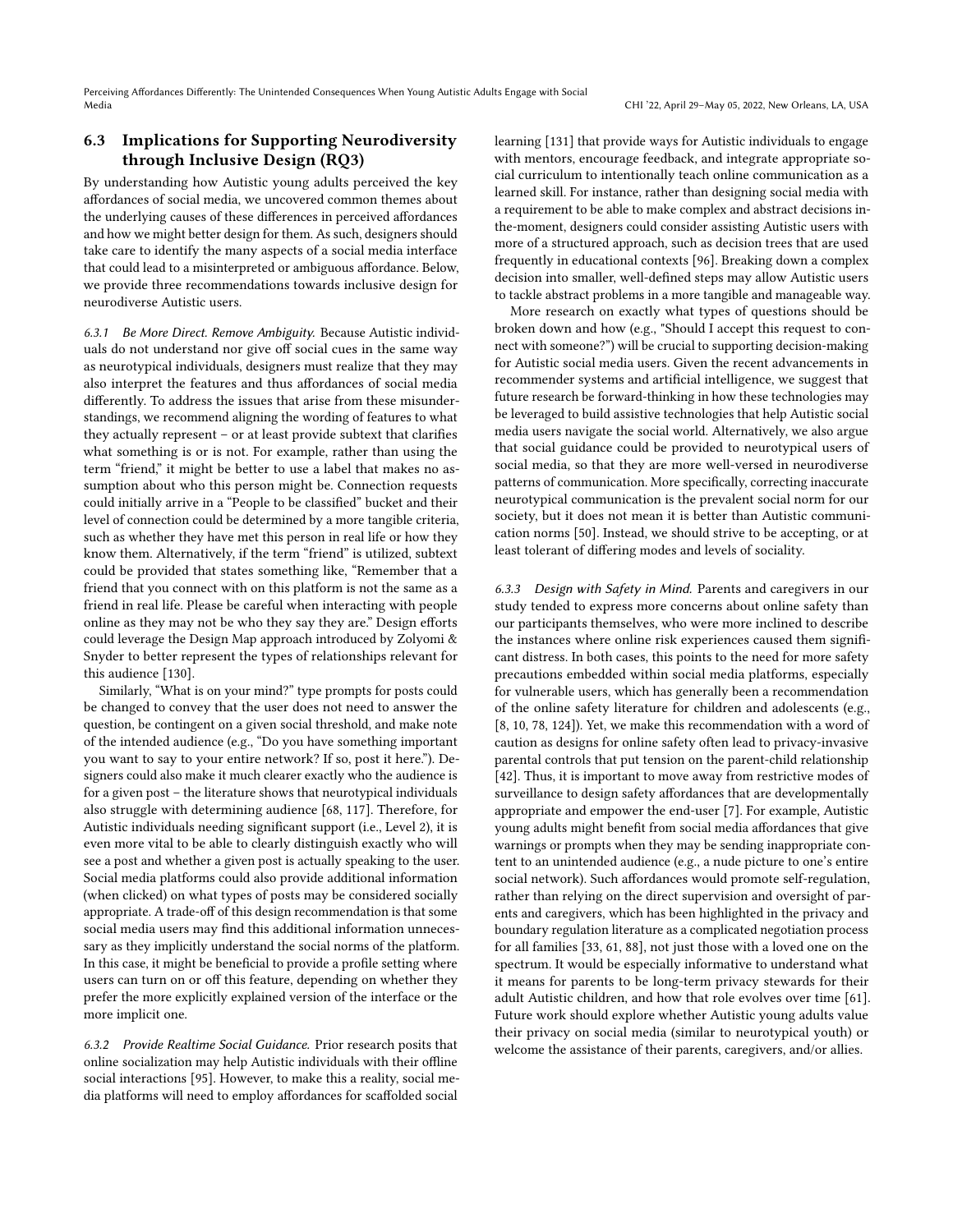CHI '22, April 29-May 05, 2022, New Orleans, LA, USA Xinru Page et al.

### 6.4 Limitations and Future Work

Designing for neurodiversity will be a challenge, but the benefits are enormous for a large population of society. This was an ethnographic case study that focused on two organizations in a metropolitan area of the Northeastern United States. Future work should be conducted with additional study sites to see if additional perceived affordances or consequences are uncovered. Importantly, researchers should focus on design efforts to be able to overcome these unintended negative consequences of use, leveraging the design recommendations provided in this paper. However, if the design is to be a technology that supports both neurotypical and neurodiverse users, it will be important to study exactly how the perceived affordances differ between the two groups by getting feedback and input on a new design from both groups. Getting design feedback from Autistic users will require user testing tools and methods different from those used for neurotypical populations. This is because certain perceived affordances, such as literal interpretation, is likely to carry over to their interaction with a prototype and design sketches. Understanding the population under study is key to being able to communicate about the design successfully.

# 7 CONCLUSION

This work investigates the affordances of social media for young Autistic adults. It identifies the shortcomings of social media that lead to high risks for its users, but also uncovers the enormous benefit that can come from social connection. By advocating for design change in social media to address the many harmful perceived affordances of social media for Autistic users, this work aims to empower individuals on the spectrum as they transition from youth to adulthood and seek independence. Social media could help them overcome barriers to social connection and well-being (due to, e.g., stigma, lack of transportation, geographically disparate family and friends) and support financial independence (e.g., applying for jobs now often requires the use of social networking sites, text messaging, and other historically social technologies). This work takes a first step towards this by identifying the perceived affordances of social media for Autistic young adults and recommending ways forward so that social media can support neurodiverse users.

### ACKNOWLEDGMENTS

We thank our participants from Alpha and Beta and our anonymous reviewers for their constructive feedback. Dr. Page's work was partially funded by a seed grant from Bentley University Health Thought Leadership Network. Dr. Wisniewski's work is partially supported by the U.S. National Science Foundation under grants #IIP-1827700 and #IIS-1844881 and by the William T. Grant Foundation grant #187941. Any opinions, findings, and conclusions or recommendations expressed in this material are those of the authors/editors and do not necessarily reflect the views of the research sponsors.

#### REFERENCES

<span id="page-17-2"></span>[1] Christine van der Aa, Monique M. H. Pollmann, Aske Plaat, and Rutger Jan van der Gaag. 2016. Computer-mediated communication in adults with highfunctioning autism spectrum disorders and controls. Research in Autism Spectrum Disorders 23: 15–27.<https://doi.org/10.1016/j.rasd.2015.11.007>

- <span id="page-17-18"></span>[2] Christine van der Aa, Monique M. H. Pollmann, Aske Plaat, and Rutger Jan van der Gaag. 2016. Computer-mediated communication in adults with highfunctioning autism spectrum disorders and controls. Research in Autism Spectrum Disorders 23: 15–27.<https://doi.org/10.1016/j.rasd.2015.11.007>
- <span id="page-17-5"></span>[3] Alessandro Acquisti and Ralph Gross. 2006. Imagined Communities: Awareness, Information Sharing, and Privacy on the Facebook. In Privacy Enhancing Technologies. 36–58.
- <span id="page-17-12"></span>[4] Tawfiq Ammari and Sarita Schoenebeck. 2015. Networked Empowerment on Facebook Groups for Parents of Children with Special Needs. In Proceedings of the 33rd Annual ACM Conference on Human Factors in Computing Systems (CHI '15), 2805–2814.<https://doi.org/10.1145/2702123.2702324>
- [5] Tawfiq Ammari, Sarita Yardi Schoenebeck, and Meredith Ringel Morris. 2014. Accessing Social Support and Overcoming Judgment on Social Media among Parents of Children with Special Needs. In Eighth International AAAI Conference on Weblogs and Social Media. Retrieved May 11, 2020 from [https://www.aaai.](https://www.aaai.org/ocs/index.php/ICWSM/ICWSM14/paper/view/8032) [org/ocs/index.php/ICWSM/ICWSM14/paper/view/8032](https://www.aaai.org/ocs/index.php/ICWSM/ICWSM14/paper/view/8032)
- <span id="page-17-13"></span>[6] <number>[6]</nuslackmber>6. A. E. van Asselt-Goverts, P. J. C. M. Embregts, A. H. C. Hendriks, K. M. Wegman, and J. P. Teunisse. 2015. Do Social Networks Differ? Comparison of the Social Networks of People with Intellectual Disabilities, People with Autism Spectrum Disorders and Other People Living in the Community. Journal of Autism and Developmental Disorders 45, 5: 1191–1203. <https://doi.org/10.1007/s10803-014-2279-3>
- <span id="page-17-0"></span>[7] Karla Badillo-Urquiola, Chhaya Chouhan, Stevie Chancellor, Munmun De Choudhary, and Pamela Wisniewski. 2019. Beyond Parental Control: Designing Adolescent Online Safety Apps Using Value Sensitive Design. Journal of Adolescent Research: 0743558419884692.<https://doi.org/10.1177/0743558419884692>
- <span id="page-17-19"></span>[8] Karla Badillo-Urquiola, Scott Harpin, and Pamela Wisniewski. 2017. Abandoned but Not Forgotten: Providing Access While Protecting Foster Youth from Online Risks. In Proceedings of the 2017 Conference on Interaction Design and Children (IDC '17), 17–26.<https://doi.org/10.1145/3078072.3079724>
- <span id="page-17-15"></span>[9] Karla Badillo-Urquiola, Xinru Page, and Pamela J. Wisniewski. 2019. Risk vs. Restriction: The Tension Between Providing a Sense of Normalcy and Keeping Foster Teens Safe Online. In Proceedings of the 2019 CHI Conference on Human Factors in Computing Systems (CHI '19), 267:1-267:14. [https://doi.org/10.1145/](https://doi.org/10.1145/3290605.3300497) [3290605.3300497](https://doi.org/10.1145/3290605.3300497)
- <span id="page-17-20"></span>[10] Karla Badillo-Urquiola, Diva Smriti, Brenna McNally, Evan Golub, Elizabeth Bonsignore, and Pamela J. Wisniewski. 2019. Stranger Danger!: Social Media App Features Co-designed with Children to Keep Them Safe Online. In Proceedings of the 18th ACM International Conference on Interaction Design and Children (IDC '19), 394–406.<https://doi.org/10.1145/3311927.3323133>
- <span id="page-17-1"></span>[11] E.P.S. Baumer, P. Adams, V. Khovanskaya, T. Liao, M.E. Smith, V.S. Sosik, and K. Williams. 2013. Limiting, Leaving, and (re)Lapsing: An Exploration of Facebook Non-Use Practices and Experiences. In Proc. CHI 2013.
- <span id="page-17-16"></span>[12] Eric P. S. Baumer, Shion Guha, Emily Quan, David Mimno, and Geri K. Gay. 2015. Missing Photos, Suffering Withdrawal, or Finding Freedom? How Experiences of Social Media Non-Use Influence the Likelihood of Reversion. Social media & society 1, 2.<https://doi.org/10.1177/2056305115614851>
- <span id="page-17-17"></span>[13] Carol Beatty. 2013. Implementing Olmstead by Outlawing Waiting Lists. Tulsa Law Review 49: 713.
- <span id="page-17-7"></span>[14] DANAH BOYD. 2010. Social Network Sites as Networked Publics: Affordances, Dynamics, and Implications. In A Networked Self. Routledge.
- <span id="page-17-3"></span>[15] Danah M. Boyd and Nicole B. Ellison. 2007. Social Network Sites: Definition, History, and Scholarship. Journal of Computer-Mediated Communication 13, 1: 210–230.<https://doi.org/10.1111/j.1083-6101.2007.00393.x>
- <span id="page-17-4"></span>[16] Moira Burke and Mike Develin. 2016. Once More with Feeling: Supportive Responses to Social Sharing on Facebook. In Proceedings of the 19th ACM Conference on Computer-Supported Cooperative Work & Social Computing, 1462–1474. <https://doi.org/10.1145/2818048.2835199>
- <span id="page-17-6"></span>[17] Moira Burke, Robert Kraut, and Cameron Marlow. 2011. Social Capital on Facebook: Differentiating Uses and Users. In Proc. CHI 2011 (CHI '11), 571-580. <https://doi.org/10.1145/1978942.1979023>
- <span id="page-17-14"></span>[18] Moira Burke, Cameron Marlow, and Thomas Lento. 2010. Social Network Activity and Social Well-being. In Proceedings of the SIGCHI Conference on Human Factors in Computing Systems (CHI '10), 1909–1912. [https://doi.org/10.1145/](https://doi.org/10.1145/1753326.1753613) [1753326.1753613](https://doi.org/10.1145/1753326.1753613)
- <span id="page-17-8"></span>[19] CDC. 2020. Data and Statistics on Autism Spectrum Disorder | CDC. Centers for Disease Control and Prevention. Retrieved June 21, 2020 from [https://www.cdc.](https://www.cdc.gov/ncbddd/autism/data.html) [gov/ncbddd/autism/data.html](https://www.cdc.gov/ncbddd/autism/data.html)
- <span id="page-17-9"></span>[20] CDC. 2020. Basics About Autism Spectrum Disorder (ASD) | NCBDDD | CDC. Centers for Disease Control and Prevention. Retrieved January 7, 2022 from [https:](https://www.cdc.gov/ncbddd/autism/facts.html) [//www.cdc.gov/ncbddd/autism/facts.html](https://www.cdc.gov/ncbddd/autism/facts.html)
- <span id="page-17-11"></span>[21] CDC. 2020. Diagnostic Criteria | Autism Spectrum Disorder (ASD) | NCBDDD | CDC. Centers for Disease Control and Prevention. Retrieved January 7, 2022 from <https://www.cdc.gov/ncbddd/autism/hcp-dsm.html>
- <span id="page-17-10"></span>[22] CDC. 2021. Data and Statistics on Autism Spectrum Disorder | CDC. Centers for Disease Control and Prevention. Retrieved January 7, 2022 from [https://www.cdc.](https://www.cdc.gov/ncbddd/autism/data.html) [gov/ncbddd/autism/data.html](https://www.cdc.gov/ncbddd/autism/data.html)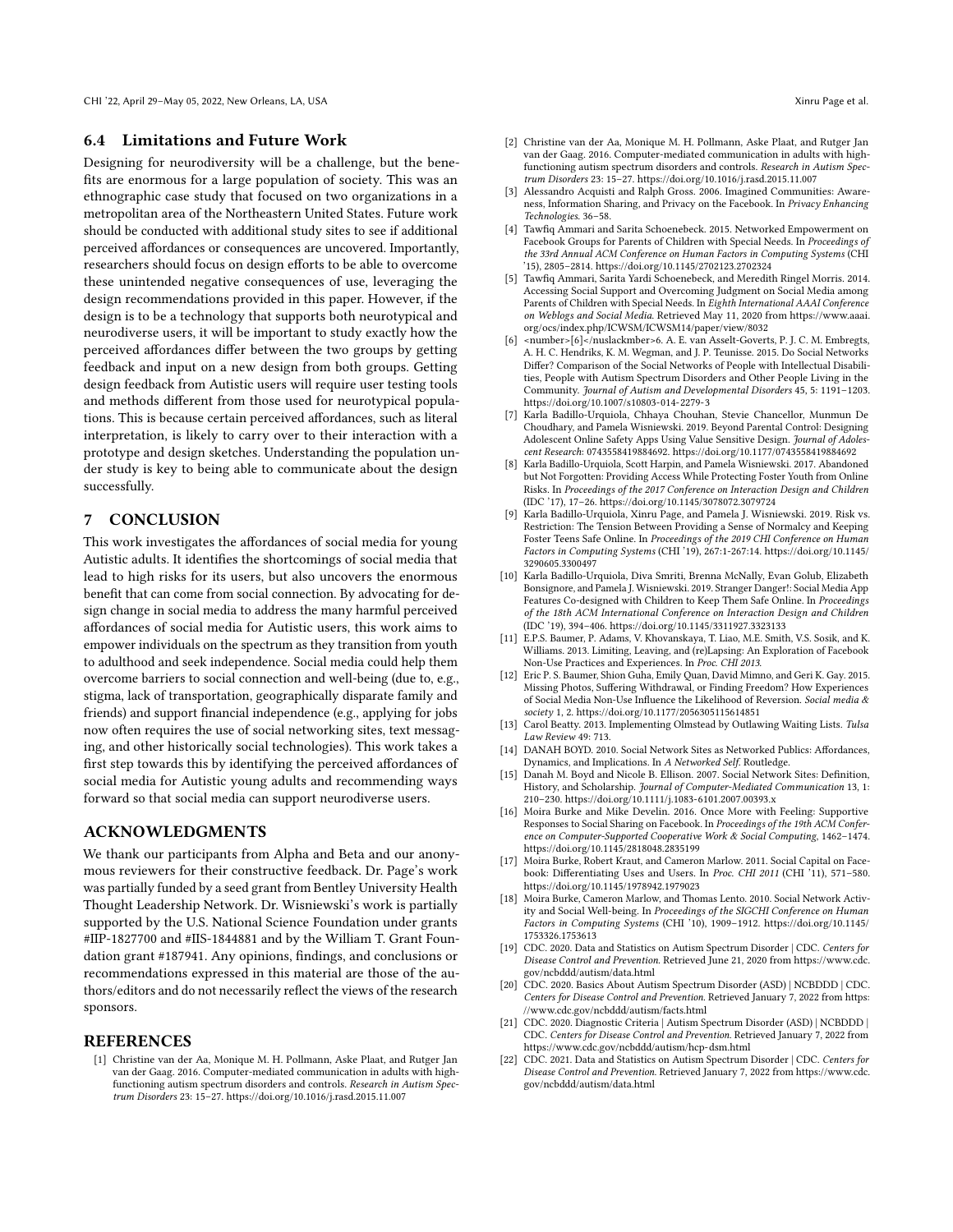Perceiving Affordances Differently: The Unintended Consequences When Young Autistic Adults Engage with Social Media CHI '22, April 29–May 05, 2022, New Orleans, LA, USA

- <span id="page-18-35"></span>[23] Darren Chadwick and Caroline Wesson. 2016. Digital Inclusion and Disability. In Applied Cyberpsychology: Practical Applications of Cyberpsychological Theory and Research, Alison Attrill and Chris Fullwood (eds.). Palgrave Macmillan UK, London, 1–23. [https://doi.org/10.1057/9781137517036\\_1](https://doi.org/10.1057/9781137517036_1)
- <span id="page-18-28"></span>[24] Erin E Cook, Amanda B Nickerson, Jilynn M Werth, and Kathleen P Allen. 2017. Service providers' perceptions of and responses to bullying of individuals with disabilities. Journal of Intellectual Disabilities 21, 4: 277–296. [https://doi.org/10.](https://doi.org/10.1177/1744629516650127) [1177/1744629516650127](https://doi.org/10.1177/1744629516650127)
- <span id="page-18-2"></span>[25] Sarah M. Coyne, Adam A. Rogers, Jessica D. Zurcher, Laura Stockdale, and McCall Booth. 2020. Does time spent using social media impact mental health?: An eight year longitudinal study - ScienceDirect. Computers in Human Behavior 104.<https://doi.org/10.1016/j.chb.2019.106160>
- <span id="page-18-21"></span>[26] Ralf De Wolf. 2020. Contextualizing how teens manage personal and interpersonal privacy on social media. New Media & Society 22, 6: 1058–1075. <https://doi.org/10.1177/1461444819876570>
- <span id="page-18-17"></span>[27] Jesse Shore Dellarocas Jiye Baek, and Chrysanthos. Twitter Is Not the Echo Chamber We Think It Is. MIT Sloan Management Review. Retrieved August 16, 2019 fro[m https://sloanreview.mit.edu/article/twitter-is-not-the-echo-chamber](https://sloanreview.mit.edu/article/twitter-is-not-the-echo-chamber-we-think-it-is/)[we-think-it-is/](https://sloanreview.mit.edu/article/twitter-is-not-the-echo-chamber-we-think-it-is/)
- <span id="page-18-14"></span>[28] Michael A. DeVito, Jeremy Birnholtz, and Jeffery T. Hancock. 2017. Platforms, People, and Perception: Using Affordances to Understand Self-Presentation on Social Media. In Proceedings of the 2017 ACM Conference on Computer Supported Cooperative Work and Social Computing (CSCW '17), 740–754. [https://doi.org/](https://doi.org/10.1145/2998181.2998192) [10.1145/2998181.2998192](https://doi.org/10.1145/2998181.2998192)
- <span id="page-18-8"></span>[29] Nicole B. Ellison and Danah M. boyd. 2013. Sociality through Social Network Sites. In The Oxford Handbook of Internet Studies, William H. Dutton (ed.). OUP Oxford.
- <span id="page-18-0"></span>[30] Nicole B. Ellison, Charles Steinfield, and Cliff Lampe. 2007. The Benefits of Facebook "Friends:" Social Capital and College Students' Use of Online Social Network Sites. Journal of Computer-Mediated Communication 12, 4: 1143–1168. <https://doi.org/10.1111/j.1083-6101.2007.00367.x>
- <span id="page-18-3"></span>[31] Nicole B. Ellison and Jessica Vitak. 2015. Social network site affordances and their relationship to social capital processes. In The handbook of the psychology of communication technology. Wiley-Blackwell, 205–227. [https://doi.org/10.1002/](https://doi.org/10.1002/9781118426456.ch9) [9781118426456.ch9](https://doi.org/10.1002/9781118426456.ch9)
- <span id="page-18-6"></span>[32] Nicole B. Ellison and Jessica Vitak. 2015. Social network site affordances and their relationship to social capital processes. The Handbook of the Psychology of Communication Technology 32: 205.
- <span id="page-18-40"></span>[33] Lee B. Erickson, Pamela Wisniewski, Heng Xu, John M. Carroll, Mary Beth Rosson, and Daniel F. Perkins. 2016. The Boundaries Between: Parental Involvement in a Teen's Online World. J. Assoc. Inf. Sci. Technol. 67, 6: 1384–1403. <https://doi.org/10.1002/asi.23450>
- <span id="page-18-1"></span>[34] Sandra K. Evans, Katy E. Pearce, Jessica Vitak, and Jeffrey W. Treem. 2017. Explicating Affordances: a Conceptual Framework for Understanding Affordances in Communication Research. Journal of Computer-Mediated Communication 22, 1: 35–52.<https://doi.org/10.1111/jcc4.12180>
- <span id="page-18-33"></span>[35] Stevenson Fergus and Marc A. Zimmerman. 2005. ADOLESCENT RESILIENCE: A Framework for Understanding Healthy Development in the Face of Risk. Annual review of public health 26, 1: 399–419. [https://doi.org/10.1146/annurev.](https://doi.org/10.1146/annurev.publhealth.26.021304.144357) [publhealth.26.021304.144357](https://doi.org/10.1146/annurev.publhealth.26.021304.144357)
- <span id="page-18-23"></span>[36] Kathleen A. Flannery and Robert Wisner-Carlson. 2020. Autism and Education. Child and Adolescent Psychiatric Clinics of North America 29, 2: 319–343. [https:](https://doi.org/10.1016/j.chc.2019.12.005) [//doi.org/10.1016/j.chc.2019.12.005](https://doi.org/10.1016/j.chc.2019.12.005)
- <span id="page-18-16"></span>[37] Jesse Fox and Jennifer J. Moreland. 2015. The dark side of social networking sites: An exploration of the relational and psychological stressors associated with Facebook use and affordances. Computers in Human Behavior 45: 168–176. <https://doi.org/10.1016/j.chb.2014.11.083>
- <span id="page-18-29"></span>[38] Maria Fridh, Marie Köhler, Birgit Modén, Martin lindström, and Maria Rosvall. 2018. Subjective health complaints and exposure to peer victimization among disabled and non-disabled adolescents: A population-based study in Sweden. Scandinavian Journal of Public Health 46, 2: 262–271. [https://doi.org/10.1177/](https://doi.org/10.1177/1403494817705558) [1403494817705558](https://doi.org/10.1177/1403494817705558)
- <span id="page-18-37"></span>[39] James Ngetha Gachau. 2016. The Role of Social Media in Participatory Democracy: A Case Study of Facebook Groups. In Proceedings of the 19th International Conference on Supporting Group Work (GROUP '16), 467–472. [https:](https://doi.org/10.1145/2957276.2997020) [//doi.org/10.1145/2957276.2997020](https://doi.org/10.1145/2957276.2997020)
- <span id="page-18-18"></span>[40] Kiran Garimella, Gianmarco De Francisci Morales, Aristides Gionis, and Michael Mathioudakis. 2018. Political Discourse on Social Media: Echo Chambers, Gatekeepers, and the Price of Bipartisanship. In Proceedings of the 2018 World Wide Web Conference (WWW '18), 913–922.<https://doi.org/10.1145/3178876.3186139>
- <span id="page-18-11"></span>[41] Reza Ghaiumy, Kaileigh A. Byrne, Pamela Wisniewski, Xinru Page, and Bart P. Knijnenburg. 2021. To Disclose or Not to Disclose: Examining the Privacy Decision-Making Processes of Older vs. Younger Adults. In Proceedings of the 2021 ACM conference on Human Factors in Computing Systems.
- <span id="page-18-39"></span>[42] Arup Kumar Ghosh, Karla Badillo-Urquiola, Shion Guha, Joseph J. LaViola Jr, and Pamela J. Wisniewski. 2018. Safety vs. Surveillance: What Children Have to Say About Mobile Apps for Parental Control. In Proceedings of the 2018 CHI Conference on Human Factors in Computing Systems (CHI '18), 124:1-124:14. <https://doi.org/10.1145/3173574.3173698>
- <span id="page-18-4"></span>[43] James J. Gibson. 1977. The theory of affordances. In Perceiving, acting, and knowing: toward an ecological psychology, John Bransford Robert E Shaw (ed.). Hillsdale, N.J.: Lawrence Erlbaum Associates, pp.67-82. Retrieved October 29, 2020 from<https://hal.archives-ouvertes.fr/hal-00692033>
- <span id="page-18-5"></span>[44] James J. Gibson. 2014. The Ecological Approach to Visual Perception: Classic Edition. Psychology Press, New York, London.
- <span id="page-18-34"></span>[45] Kristen Gillespie-Lynch, Steven K. Kapp, Christina Shane-Simpson, David Shane Smith, and Ted Hutman. 2014. Intersections Between the Autism Spectrum and the Internet: Perceived Benefits and Preferred Functions of Computer-Mediated Communication. Intellectual and Developmental Disabilities 52, 6: 456–469.<https://doi.org/10.1352/1934-9556-52.6.456>
- <span id="page-18-13"></span>[46] Erving Goffman. 1959. Presentation of Self in Everyday Life. . Doubleday, New York, New York. Retrieved November 12, 2008 from [http://books.google.com/books?hl=en&lr=&id=mgaFYGRHB\\_0C&oi=fnd&](http://books.google.com/books?hl=en&lr=&id=mgaFYGRHB_0C&oi=fnd&pg=PA52&dq=Presentation+of+Self+in+Everyday+Life+impression&ots=-RG35r5M1O&sig=pLnYk_-TEvoyTc9bG9UKj36t_H0#PPA52,M1) [pg=PA52&dq=Presentation+of+Self+in+Everyday+Life+impression&ots=-](http://books.google.com/books?hl=en&lr=&id=mgaFYGRHB_0C&oi=fnd&pg=PA52&dq=Presentation+of+Self+in+Everyday+Life+impression&ots=-RG35r5M1O&sig=pLnYk_-TEvoyTc9bG9UKj36t_H0#PPA52,M1) [RG35r5M1O&sig=pLnYk\\_-TEvoyTc9bG9UKj36t\\_H0#PPA52,M1](http://books.google.com/books?hl=en&lr=&id=mgaFYGRHB_0C&oi=fnd&pg=PA52&dq=Presentation+of+Self+in+Everyday+Life+impression&ots=-RG35r5M1O&sig=pLnYk_-TEvoyTc9bG9UKj36t_H0#PPA52,M1)
- <span id="page-18-36"></span>[47] Jonathan Gray, Cornel Sandvoss, and C. Lee Harrington. 2017. Fandom, Second Edition: Identities and Communities in a Mediated World. NYU Press.
- <span id="page-18-30"></span>[48] McLeod Frampton Gwynette, Danielle Morriss, Nancy Warren, James Truelove, Jennifer Warthen, Charles Paul Ross, George Mood, Charlotte Anne Snook, and Jeffrey Borckardt. 2017. Social Skills Training for Adolescents With Autism Spectrum Disorder Using Facebook (Project Rex Connect): A Survey Study. JMIR Mental Health 4, 1: e4.<https://doi.org/10.2196/mental.6605>
- <span id="page-18-32"></span>[49] McLeod Frampton Gwynette, Shawn S. Sidhu, and Tolga Atilla Ceranoglu. 2018. Electronic Screen Media Use in Youth With Autism Spectrum Disorder. Child and Adolescent Psychiatric Clinics 27, 2: 203–219. [https://doi.org/10.1016/j.chc.](https://doi.org/10.1016/j.chc.2017.11.013) [2017.11.013](https://doi.org/10.1016/j.chc.2017.11.013)
- <span id="page-18-38"></span>[50] Jasper van Haasteren. 2011. Autism: Social norms depend on what is typical. Nature 480, 7377: 321–321.<https://doi.org/10.1038/480321e>
- <span id="page-18-9"></span>[51] Eszter Hargittai and Gina Walejko. 2008. THE PARTICIPATION DIVIDE: Content creation and sharing in the digital age. Information, Communication & Society 11, 2: 239–256.<https://doi.org/10.1080/13691180801946150>
- <span id="page-18-26"></span>[52] Sameer Hinduja and Justin W. Patchin. 2010. Bullying, Cyberbullying, and Suicide. Archives of Suicide Research 14, 3: 206–221. [https://doi.org/10.1080/](https://doi.org/10.1080/13811118.2010.494133) [13811118.2010.494133](https://doi.org/10.1080/13811118.2010.494133)
- <span id="page-18-10"></span>[53] Christian Pieter Hoffmann, Christoph Lutz, and Miriam Meckel. 2015. Content creation on the Internet: a social cognitive perspective on the participation divide. Information, Communication & Society 18, 6: 696–716. [https://doi.org/10.](https://doi.org/10.1080/1369118X.2014.991343) [1080/1369118X.2014.991343](https://doi.org/10.1080/1369118X.2014.991343)
- <span id="page-18-24"></span>[54] Megan Hofmann, Cynthia L Bennett, Jinjuan Heidi Feng, Dhruv Jain, Richard Ladner, and Jennifer Mankoff. 2021. 2021 SIG on Access in SIGCHI. In Extended Abstracts of the 2021 CHI Conference on Human Factors in Computing Systems. Association for Computing Machinery, New York, NY, USA, 1–3. Retrieved January 7, 2022 from<https://doi.org/10.1145/3411763.3450405>
- <span id="page-18-31"></span>[55] Patricia Howlin and Philippa Moss. 2012. Adults with Autism Spectrum Disorders. The Canadian Journal of Psychiatry 57, 5: 275–283. [https://doi.org/10.1177/](https://doi.org/10.1177/070674371205700502) [070674371205700502](https://doi.org/10.1177/070674371205700502)
- <span id="page-18-25"></span>[56] A.K.M. Najmul Islam and Sameer Patil. 2015. Engagement and Well-being on Social Network Sites. In Proceedings of the 18th ACM Conference on Computer Supported Cooperative Work & Social Computing (CSCW '15), 375–382. [https:](https://doi.org/10.1145/2675133.2675299) [//doi.org/10.1145/2675133.2675299](https://doi.org/10.1145/2675133.2675299)
- <span id="page-18-15"></span>[57] Gerald C. Kane, Maryam Alavi, Giuseppe Labianca, and Stephen P. Borgatti. 2014. What's Different About Social Media Networks? A Framework and Research Agenda. MIS Q. 38, 1: 275–304.
- <span id="page-18-20"></span>[58] Bumsoo Kim and Yonghwan Kim. 2019. Facebook versus Instagram: How perceived gratifications and technological attributes are related to the change in social media usage. The Social Science Journal 56, 2: 156–167. [https://doi.org/10.](https://doi.org/10.1016/j.soscij.2018.10.002) [1016/j.soscij.2018.10.002](https://doi.org/10.1016/j.soscij.2018.10.002)
- <span id="page-18-7"></span>[59] Dam Hee Kim and Nicole B. Ellison. 2021. From observation on social media to offline political participation: The social media affordances approach. New Media & Society: 1461444821998346.<https://doi.org/10.1177/1461444821998346>
- <span id="page-18-27"></span>[60] Robin M. Kowalski, Gary W. Giumetti, Amber N. Schroeder, and Micah R. Lattanner. 2014. Bullying in the digital age: a critical review and meta-analysis of cyberbullying research among youth. Psychological Bulletin 140, 4: 1073–1137. <https://doi.org/10.1037/a0035618>
- <span id="page-18-41"></span>[61] Priya Kumar and Sarita Schoenebeck. 2015. The Modern Day Baby Book: Enacting Good Mothering and Stewarding Privacy on Facebook. In Proceedings of the 18th ACM Conference on Computer Supported Cooperative Work & Social Computing (CSCW '15), 1302–1312.<https://doi.org/10.1145/2675133.2675149>
- <span id="page-18-12"></span>[62] M Leary. 2011. Self-presentational persona: Simultaneous management of multiple impressions. Journal of Personality and Social Psychology 101, 5: 1033-1033– 1049.
- <span id="page-18-22"></span>[63] Dokyun Lee, Kartik Hosanagar, and Harikesh S. Nair. 2018. Advertising Content and Consumer Engagement on Social Media: Evidence from Facebook. Management Science 64, 11: 5105–5131.<https://doi.org/10.1287/mnsc.2017.2902>
- <span id="page-18-19"></span>[64] Paul M. Leonardi. 2017. The Social Media Revolution. Inf. Organ. 27, 1: 47–59. <https://doi.org/10.1016/j.infoandorg.2017.01.004>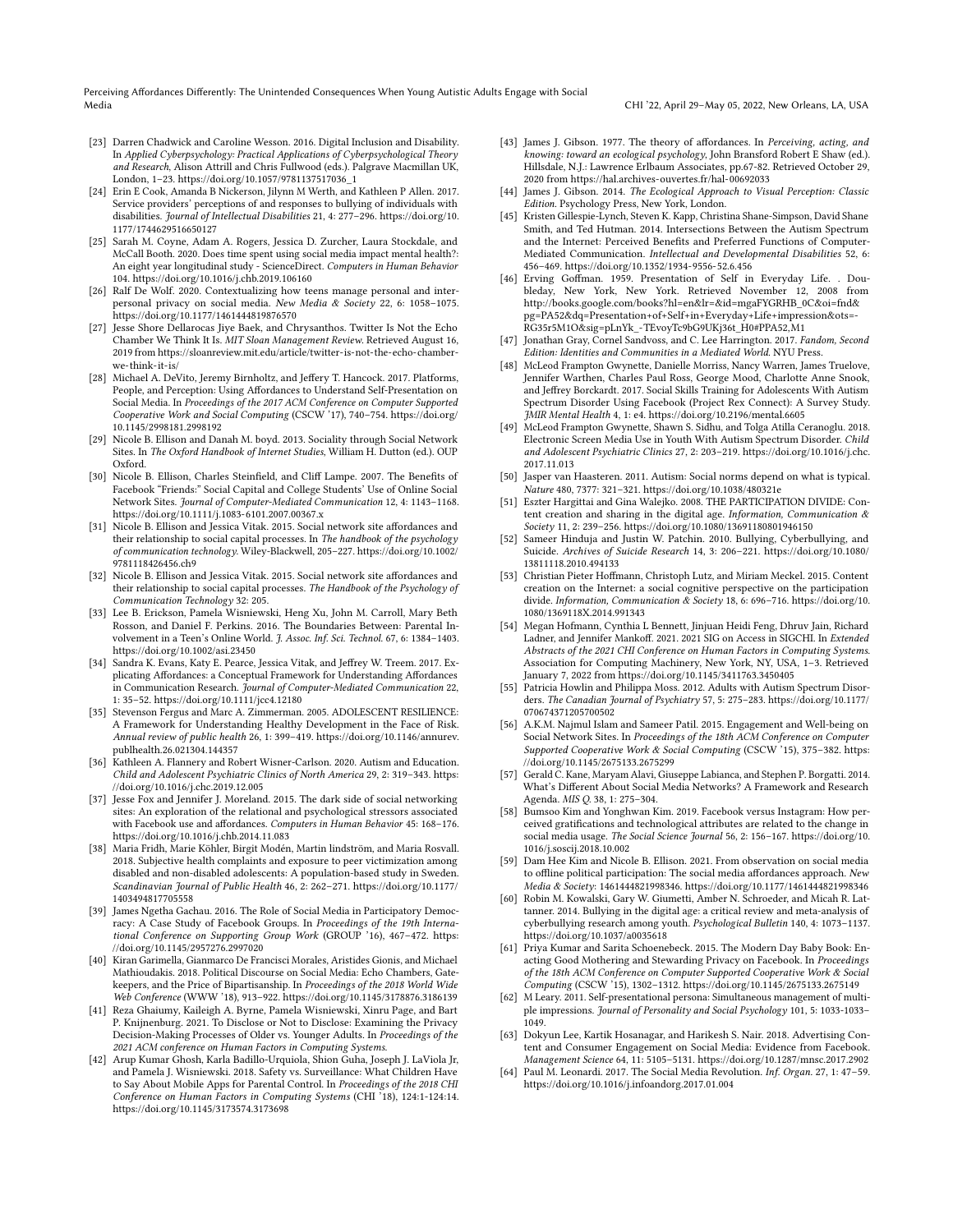CHI '22, April 29-May 05, 2022, New Orleans, LA, USA Xinru Page et al.

- <span id="page-19-7"></span>[65] Paul M. Leonardi and Emmanuelle Vaast. 2017. Social Media and Their Affordances for Organizing: A Review and Agenda for Research. Social Science Research Network, Rochester, NY. Retrieved January 7, 2022 from [https://papers.ssrn.](https://papers.ssrn.com/abstract=2993824) [com/abstract=2993824](https://papers.ssrn.com/abstract=2993824)
- <span id="page-19-21"></span>[66] Lisa Jo Rudy. 2021. Making Sense of the Three Levels of Autism. Verywell Health. Retrieved September 4, 2021 from [https://www.verywellhealth.com/what-are](https://www.verywellhealth.com/what-are-the-three-levels-of-autism-260233)[the-three-levels-of-autism-260233](https://www.verywellhealth.com/what-are-the-three-levels-of-autism-260233)
- <span id="page-19-10"></span>[67] Eden Litt and Eszter Hargittai. 2016. "Just Cast the Net, and Hopefully the Right Fish Swim into It": Audience Management on Social Network Sites. In Proceedings of the 19th ACM Conference on Computer-Supported Cooperative Work & Social Computing (CSCW '16), 1488–1500. [https://doi.org/10.1145/2818048.](https://doi.org/10.1145/2818048.2819933) [2819933](https://doi.org/10.1145/2818048.2819933)
- <span id="page-19-11"></span>[68] Eden Litt and Eszter Hargittai. 2016. The Imagined Audience on Social Network Sites. Social Media + Society 2, 1: 2056305116633482. [https://doi.org/10.1177/](https://doi.org/10.1177/2056305116633482) [2056305116633482](https://doi.org/10.1177/2056305116633482)
- <span id="page-19-6"></span>[69] Jingyan Lu, Qiang Hao, and Mengguo Jing. 2016. Consuming, sharing, and creating content: How young students use new social media in and outside school. Computers in Human Behavior 64: 55–64. [https://doi.org/10.1016/j.chb.](https://doi.org/10.1016/j.chb.2016.06.019) [2016.06.019](https://doi.org/10.1016/j.chb.2016.06.019)
- <span id="page-19-15"></span>[70] Weixu Lu and Keith N Hampton. 2017. Beyond the power of networks: Differentiating network structure from social media affordances for perceived social support. New Media & Society 19, 6: 861–879. [https://doi.org/10.1177/](https://doi.org/10.1177/1461444815621514) [1461444815621514](https://doi.org/10.1177/1461444815621514)
- <span id="page-19-25"></span>[71] Kirsty Macmillan, Tessa Berg, Mike Just, and Mary Stewart. 2020. Are autistic children more vulnerable online? Relating autism to online safety, child wellbeing and parental risk management. In Proceedings of the 11th Nordic Conference on Human-Computer Interaction: Shaping Experiences, Shaping Society. Association for Computing Machinery, New York, NY, USA, 1–11. Retrieved January 7, 2022 from<https://doi.org/10.1145/3419249.3420160>
- <span id="page-19-4"></span>[72] Ann Majchrzak, Samer Faraj, Gerald C. Kane, and Bijan Azad, 2013. The Contradictory Influence of Social Media Affordances on Online Communal Knowledge Sharing. Journal of Computer-Mediated Communication 19, 1: 38–55. <https://doi.org/10.1111/jcc4.12030>
- <span id="page-19-22"></span>[73] Jennifer Mankoff, Gillian R. Hayes, and Devva Kasnitz. 2010. Disability studies as a source of critical inquiry for the field of assistive technology. In Proceedings of the 12th international ACM SIGACCESS conference on Computers and accessibility (ASSETS '10), 3–10.<https://doi.org/10.1145/1878803.1878807>
- <span id="page-19-9"></span>[74] Alice E. Marwick and danah boyd. 2011. I tweet honestly, I tweet passionately: Twitter users, context collapse, and the imagined audience. New Media & Society 13, 1: 114–133.<https://doi.org/10.1177/1461444810365313>
- <span id="page-19-1"></span>[75] Micah O. Mazurek. 2013. Social media use among adults with autism spectrum disorders. Computers in Human Behavior 29, 4: 1709–1714. [https://doi.org/10.](https://doi.org/10.1016/j.chb.2013.02.004) [1016/j.chb.2013.02.004](https://doi.org/10.1016/j.chb.2013.02.004)
- <span id="page-19-31"></span>[76] Micah O. Mazurek. 2013. Social media use among adults with autism spectrum disorders. Computers in Human Behavior 29, 4: 1709–1714. [https://doi.org/10.](https://doi.org/10.1016/j.chb.2013.02.004) [1016/j.chb.2013.02.004](https://doi.org/10.1016/j.chb.2013.02.004)
- <span id="page-19-24"></span>[77] Micah O. Mazurek, Paul T. Shattuck, Mary Wagner, and Benjamin P. Cooper. 2012. Prevalence and Correlates of Screen-Based Media Use Among Youths with Autism Spectrum Disorders. Journal of Autism and Developmental Disorders 42, 8: 1757–1767.<https://doi.org/10.1007/s10803-011-1413-8>
- <span id="page-19-40"></span>[78] Brenna McNally, Priya Kumar, Chelsea Hordatt, Matthew Louis Mauriello, Shalmali Naik, Leyla Norooz, Alazandra Shorter, Evan Golub, and Allison Druin. 2018. Co-designing Mobile Online Safety Applications with Children. In Proceedings of the 2018 CHI Conference on Human Factors in Computing Systems. Association for Computing Machinery, New York, NY, USA, 1–9. Retrieved January 10, 2022 from<https://doi.org/10.1145/3173574.3174097>
- <span id="page-19-20"></span>[79] Nicole Baumer MEd MD and Julia Frueh MD. 2021. What is neurodiversity? Harvard Health. Retrieved January 7, 2022 from [https://www.health.harvard.](https://www.health.harvard.edu/blog/what-is-neurodiversity-202111232645) [edu/blog/what-is-neurodiversity-202111232645](https://www.health.harvard.edu/blog/what-is-neurodiversity-202111232645)
- <span id="page-19-8"></span>[80] Hugh Miller. 1995. The Presentation of Self in Electronic Life: Goffman on the Internet. Embodied Knowledge and Virtual Space Conference. Retrieved December 2, 2008 from<http://www.isr.uci.edu/~jpd/classes/ics234cw04/miller.pdf>
- <span id="page-19-35"></span>[81] P. Mitchell, R. Saltmarsh, and H. Russell. 1997. Overly literal interpretations of speech in autism: understanding that messages arise from minds. Journal of Child Psychology and Psychiatry, and Allied Disciplines 38, 6: 685–691. [https:](https://doi.org/10.1111/j.1469-7610.1997.tb01695.x) [//doi.org/10.1111/j.1469-7610.1997.tb01695.x](https://doi.org/10.1111/j.1469-7610.1997.tb01695.x)
- <span id="page-19-2"></span>[82] Megan A. Moreno and Jonathan D'Angelo. 2019. Social Media Intervention Design: Applying an Affordances Framework. Journal of Medical Internet Research 21, 3: e11014.<https://doi.org/10.2196/11014>
- <span id="page-19-3"></span>[83] Donald A. Norman. 2013. The design of everyday things. New York: Basic Books, a member of the Perseus Books Group. Retrieved July 13, 2021 from [https://search.lib.byu.edu/byu/record/cat.6406662.item.31197234535414?](https://search.lib.byu.edu/byu/record/cat.6406662.item.31197234535414?holding=fg3p0da95rkgk9oy) [holding=fg3p0da95rkgk9oy](https://search.lib.byu.edu/byu/record/cat.6406662.item.31197234535414?holding=fg3p0da95rkgk9oy)
- <span id="page-19-5"></span>[84] Xinru Page, Reza Ghaiumy Anaraky, Bart P. Knijnenburg, and Pamela J. Wisniewski. 2019. Pragmatic Tool vs. Relational Hindrance: Exploring Why Some Social Media Users Avoid Privacy Features. Proceedings of the ACM on Human-Computer Interaction 3, CSCW: 110:1-110:23.<https://doi.org/10.1145/3359212>
- <span id="page-19-18"></span>[85] Xinru Page and Marco Marabelli. 2017. Changes in Social Media Behavior During Life Periods of Uncertainty. In Proceedings of the Eleventh International AAAI Conference on Weblogs and Social Media.
- <span id="page-19-38"></span>[86] Xinru Page, Pamela Wisniewski, Bart P. Knijnenburg, and Moses Namara. 2018. Social Media's Have-Nots: An Era of Social Disenfranchisement. Internet Research 28, 5.<https://doi.org/10.1108/IntR-03-2017-0123>
- <span id="page-19-36"></span>[87] Roberta Pearson. 2010. Fandom in the Digital Era. Popular Communication 8, 1: 84–95.<https://doi.org/10.1080/15405700903502346>
- <span id="page-19-17"></span>[88] Sandra Petronio. 2010. Communication Privacy Management Theory: What Do We Know About Family Privacy Regulation? Journal of Family Theory & Review 2, 3: 175–196.<https://doi.org/10.1111/j.1756-2589.2010.00052.x>
- <span id="page-19-34"></span>[89] Anne Marie Piper, Raymundo Cornejo, Lisa Hurwitz, and Caitlin Unumb. 2016. Technological Caregiving: Supporting Online Activity for Adults with Cognitive Impairments. In Proceedings of the 2016 CHI Conference on Human Factors in Computing Systems (CHI '16), 5311–5323.<https://doi.org/10.1145/2858036.2858260>
- <span id="page-19-14"></span>[90] Thomas V. Pollet, Sam G.B. Roberts, and Robin I.M. Dunbar. 2010. Use of Social Network Sites and Instant Messaging Does Not Lead to Increased Offline Social Network Size, or to Emotionally Closer Relationships with Offline Network Members. Cyberpsychology, Behavior, and Social Networking 14, 4: 253–258. <https://doi.org/10.1089/cyber.2010.0161>
- <span id="page-19-13"></span>[91] Lee Rainie and Barry Wellman. 2014. Networked: The New Social Operating System. The MIT Press, Cambridge.
- <span id="page-19-28"></span>[92] J O Renty and Herbert Roeyers. 2006. Quality of life in high-functioning adults with autism spectrum disorder: The predictive value of disability and support characteristics. Autism 10, 5: 511–524.<https://doi.org/10.1177/1362361306066604>
- <span id="page-19-29"></span>[93] Victoria J. Rideout, Ulla G. Foehr, and Donald F. Roberts. 2010. Generation M[superscript 2]: Media in the Lives of 8- to 18-Year-Olds. Henry J. Retrieved September 9, 2021 from<https://eric.ed.gov/?id=ED527859>
- <span id="page-19-26"></span>[94] Kathryn E. Ringland, Christine T. Wolf, LouAnne E. Boyd, Mark S. Baldwin, and Gillian R. Hayes. 2016. Would You Be Mine: Appropriating Minecraft as an Assistive Technology for Youth with Autism. In Proceedings of the 18th International ACM SIGACCESS Conference on Computers and Accessibility (ASSETS '16), 33–41.<https://doi.org/10.1145/2982142.2982172>
- <span id="page-19-27"></span>[95] Kathryn E. Ringland, Christine T. Wolf, Heather Faucett, Lynn Dombrowski, and Gillian R. Hayes. 2016. "Will I always be not social?": Re-Conceptualizing Sociality in the Context of a Minecraft Community for Autism. In Proceedings of the 2016 CHI Conference on Human Factors in Computing Systems (CHI '16), 1256–1269.<https://doi.org/10.1145/2858036.2858038>
- <span id="page-19-39"></span>[96] Sara McLean, Ken Meadows, Austin Heffernan, and Nicole Campbell. 2020. Using online decision trees to support students' self-efficacy in the laboratory | Advances in Physiology Education. Advances in Physiology Education. [https:](https://doi.org/10.1152/advan.00016.2019) [//doi.org/10.1152/advan.00016.2019](https://doi.org/10.1152/advan.00016.2019)
- <span id="page-19-30"></span>[97] Gerrit I. van Schalkwyk, Carla E. Marin, Mayra Ortiz, Max Rolison, Zheala Qayyum, James C. McPartland, Eli R. Lebowitz, Fred R. Volkmar, and Wendy K. Silverman. 2017. Social Media Use, Friendship Quality, and the Moderating Role of Anxiety in Adolescents with Autism Spectrum Disorder. Journal of Autism and Developmental Disorders 47, 9: 2805–2813. [https://doi.org/10.1007/s10803-](https://doi.org/10.1007/s10803-017-3201-6) [017-3201-6](https://doi.org/10.1007/s10803-017-3201-6)
- <span id="page-19-32"></span>[98] Susan M. Schultz, Gloria Jacobs, and Jacob Schultz. 2013. A Promising Practice: Using Facebook as a Communication and Social Networking Tool. Rural Special Education Quarterly 32, 4: 38–44.<https://doi.org/10.1177/875687051303200405>
- <span id="page-19-16"></span>[99] Lauren Scissors, Moira Burke, and Steven Wengrovitz. 2016. What's in a Like?: Attitudes and Behaviors Around Receiving Likes on Facebook. In Proceedings of the 19th ACM Conference on Computer-Supported Cooperative Work & Social Computing, 1501–1510.<https://doi.org/10.1145/2818048.2820066>
- <span id="page-19-19"></span>[100] Mihye Seo, Jinhee Kim, and Hyeseung Yang. 2016. Frequent Interaction and Fast Feedback Predict Perceived Social Support: Using Crawled and Self-Reported Data of Facebook Users. Journal of Computer-Mediated Communication 21, 4: 282–297.<https://doi.org/10.1111/jcc4.12160>
- <span id="page-19-12"></span>[101] Christina Shane-Simpson, Adriana Manago, Naomi Gaggi, and Kristen Gillespie-Lynch. 2018. Why do college students prefer Facebook, Twitter, or Instagram? Site affordances, tensions between privacy and self-expression, and implications for social capital. Computers in Human Behavior 86: 276–288. [https://doi.org/10.](https://doi.org/10.1016/j.chb.2018.04.041) [1016/j.chb.2018.04.041](https://doi.org/10.1016/j.chb.2018.04.041)
- <span id="page-19-0"></span>[102] Ariel Shensa, Jaime E. Sidani, César G. Escobar-Viera, Galen E. Switzer, Brian A. Primack, and Sophia Choukas-Bradley. 2020. Emotional support from social media and face-to-face relationships: Associations with depression risk among young adults. Journal of Affective Disorders 260: 38–44. [https://doi.org/10.1016/j.](https://doi.org/10.1016/j.jad.2019.08.092) [jad.2019.08.092](https://doi.org/10.1016/j.jad.2019.08.092)
- <span id="page-19-33"></span>[103] Carmit-Noa Shpigelman and Carol J. Gill. 2014. Facebook Use by Persons with Disabilities. Journal of Computer-Mediated Communication 19, 3: 610–624. [https:](https://doi.org/10.1111/jcc4.12059) [//doi.org/10.1111/jcc4.12059](https://doi.org/10.1111/jcc4.12059)
- <span id="page-19-37"></span>[104] Shruti Sannon, Elizabeth L. Murnane, Natalya N. Bazarova, and Geri Gay. 2019. I was really, really nervous posting it. In Proceedings of the 2019 CHI Conference on Human Factors in Computing Systems. Retrieved January 10, 2022 from [https:](https://dl.acm.org/doi/abs/10.1145/3290605.3300583) [//dl.acm.org/doi/abs/10.1145/3290605.3300583](https://dl.acm.org/doi/abs/10.1145/3290605.3300583)
- <span id="page-19-23"></span>[105] Aaron Smith and Maeve Duggan. 2018. Crossing the Line: What Counts as Online Harassment? Pew Research Center: Internet, Science & Tech. Retrieved